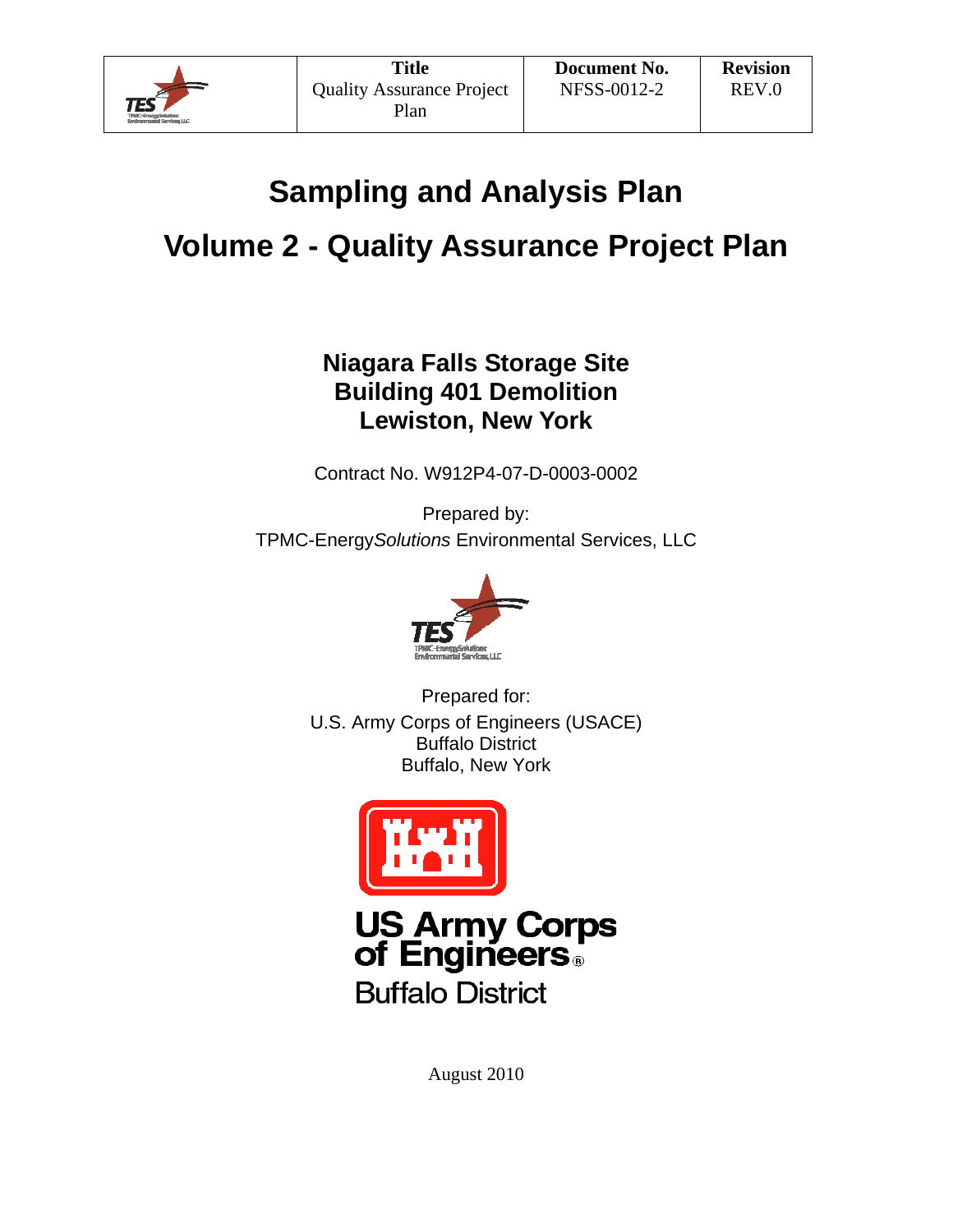

# **Sampling and Analysis Plan Volume 2 –Quality Assurance Project Plan**

# **Niagara Falls Storage Site Building 401 Demolition Lewiston, New York**

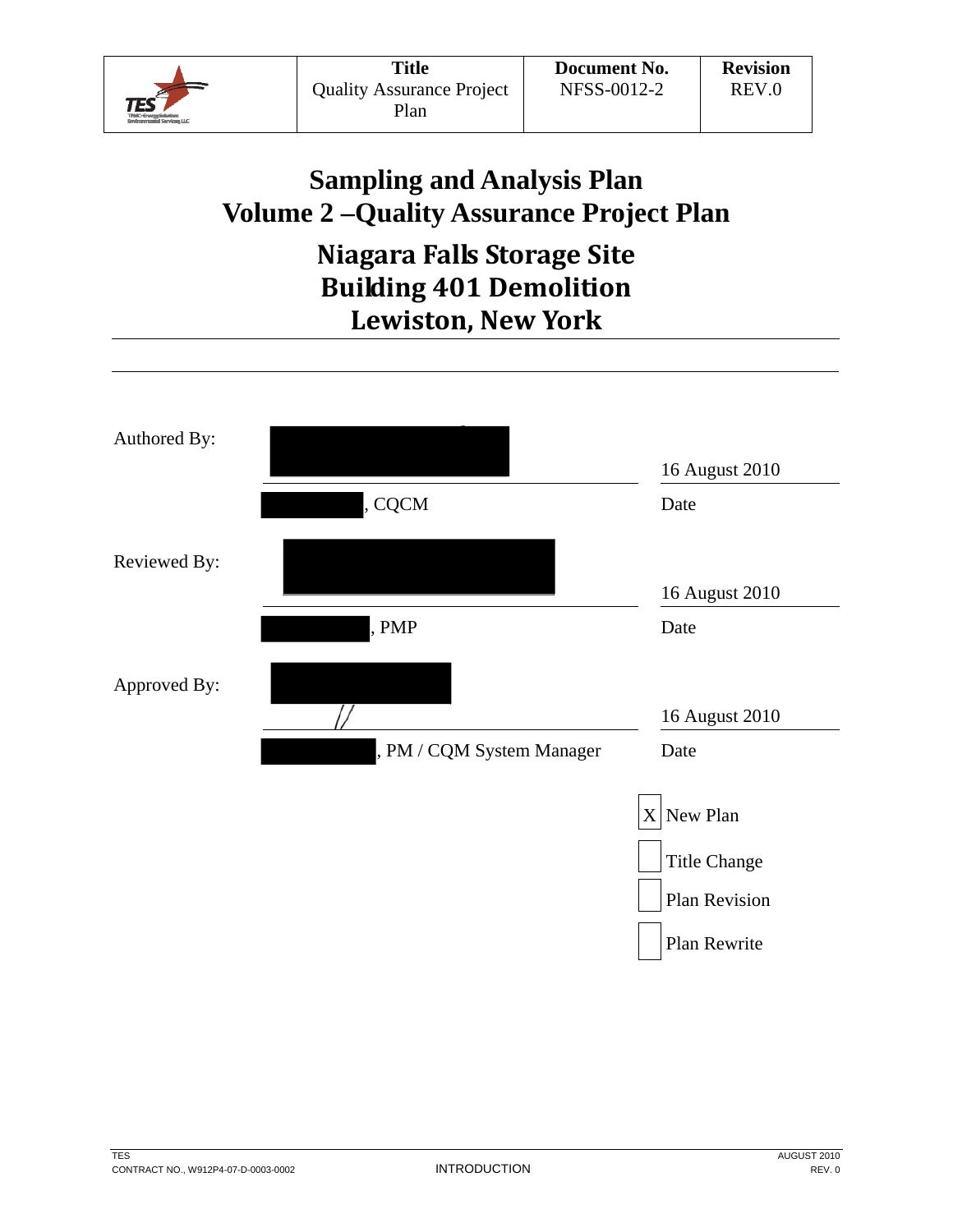

#### **CERTIFICATION OF INDEPENDENT TECHNICAL REVIEW**

## **COMPLETION OF INDEPENDENT TECHNICAL REVIEW**

TES, LLC (TES) has DRAFTED the *Quality Assurance Project Plan (Volume 2 of the Sampling and Analysis Plan)* for the Niagara Falls Storage Site Building 401 Demolition Project located in Lewiston, New York. Notice is hereby given that an independent technical review has been conducted that is appropriate to address all regulatory and compliance issues appropriate to ensure management of sampling, analysis and characterization tasks for the Niagara Falls Storage Site Building 401 demolition, as defined in the TES NFSS Sampling and Analysis Plan. During the independent technical review, compliance with established policy principles and procedures, utilizing justified and valid assumptions, was verified. This included review of assumptions; methods, procedures, and material used in analyses; alternatives evaluated; the appropriateness of data used and level of data obtained; and reasonableness of the results, including whether the product meets the customer's needs consistent with existing USACE policy.

Signature/TES Report Preparer

 $\vee \cup$ 

U

Date 20 JULY 2010

Date 20 JULY 2010

Signature/TES Independent Technical Reviewer

Signature/TES Independent Technical Reviewer

Signature/TES Independent Technical Reviewer

|  | Date 20 JULY 2010 |
|--|-------------------|
|--|-------------------|

Date 20 JULY 2010

**Independent Technical Review Team Members:** 

## **CERTIFICATION OF INDEPENDENT TECHNICAL REVIEW**

Significant concerns and the explanation of the resolution are as follows:

| See attached sheets |  |
|---------------------|--|

As noted above, all concerns resulting from independent technical review of the plan have been resolved.

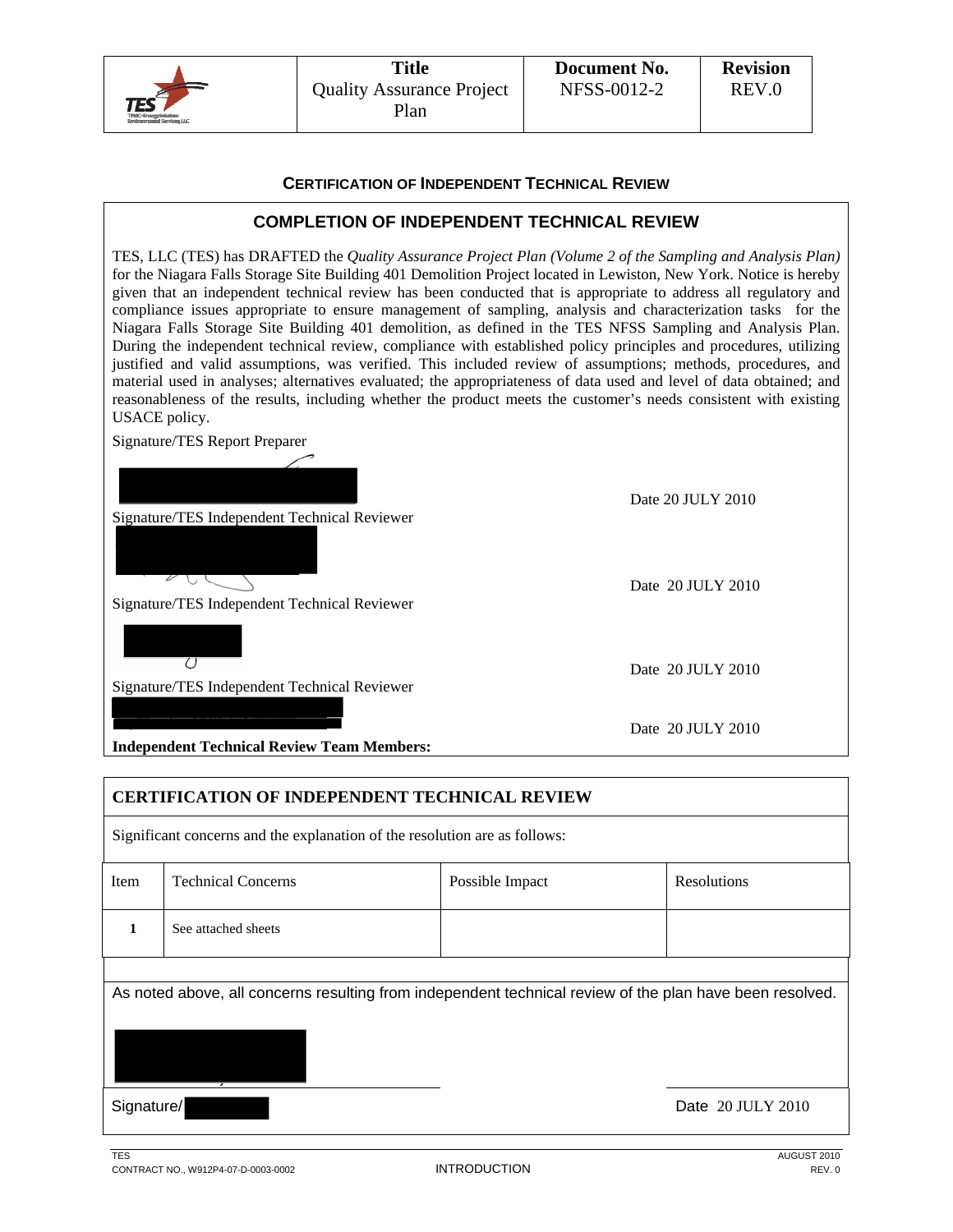

## **INTRODUCTION**

The Sampling and Analysis Plan (SAP) describes activities to be completed during the demolition of Building 401 at the Niagara Falls Storage Site (NFSS), Lewiston, New York. The SAP is prepared by TerranearPMC-Energy*Solutions* Environmental Services, LLC (TES) in partial fulfillment of the requirements of Contract W912P4-07-D-0003-0002, Task Order 002. Technical oversight responsibilities for the tasks described in this document will be provided by the U.S. Army Corps of Engineers (USACE), Buffalo District.

The SAP consists of two components: the Field Sampling Plan (FSP) and the Quality Assurance Project Plan (QAPP).

The FSP covers the overall objectives of the investigation, outlines the tasks to be completed, and provides survey and sampling protocols to be followed while completing the effort.

The QAPP describes the applicable analytical methods and measurements, quality assurance and quality control protocols, and the data assessment procedures for the evaluation and identifications of any data limitations.

This document is consistent with the requirements and elements identified in EM-200-1-3, *Requirements for the Preparation of Sampling and Analysis Plans*, EM 200-1-6, *Chemical Quality Assurance for HTRW Projects*, and USEPA Requirements for QAPPs QA/R-5, *EPA Requirements for Quality Assurance Project Plans*, and USEPA QA/G-5, *Guidance for Quality Assurance Project Plans*.

Appendix A, *QAP Applicability Form*, and Appendix B, *Project Quality Plan*. are used to determine the graded approach associated with the implementation of the TES Quality Program.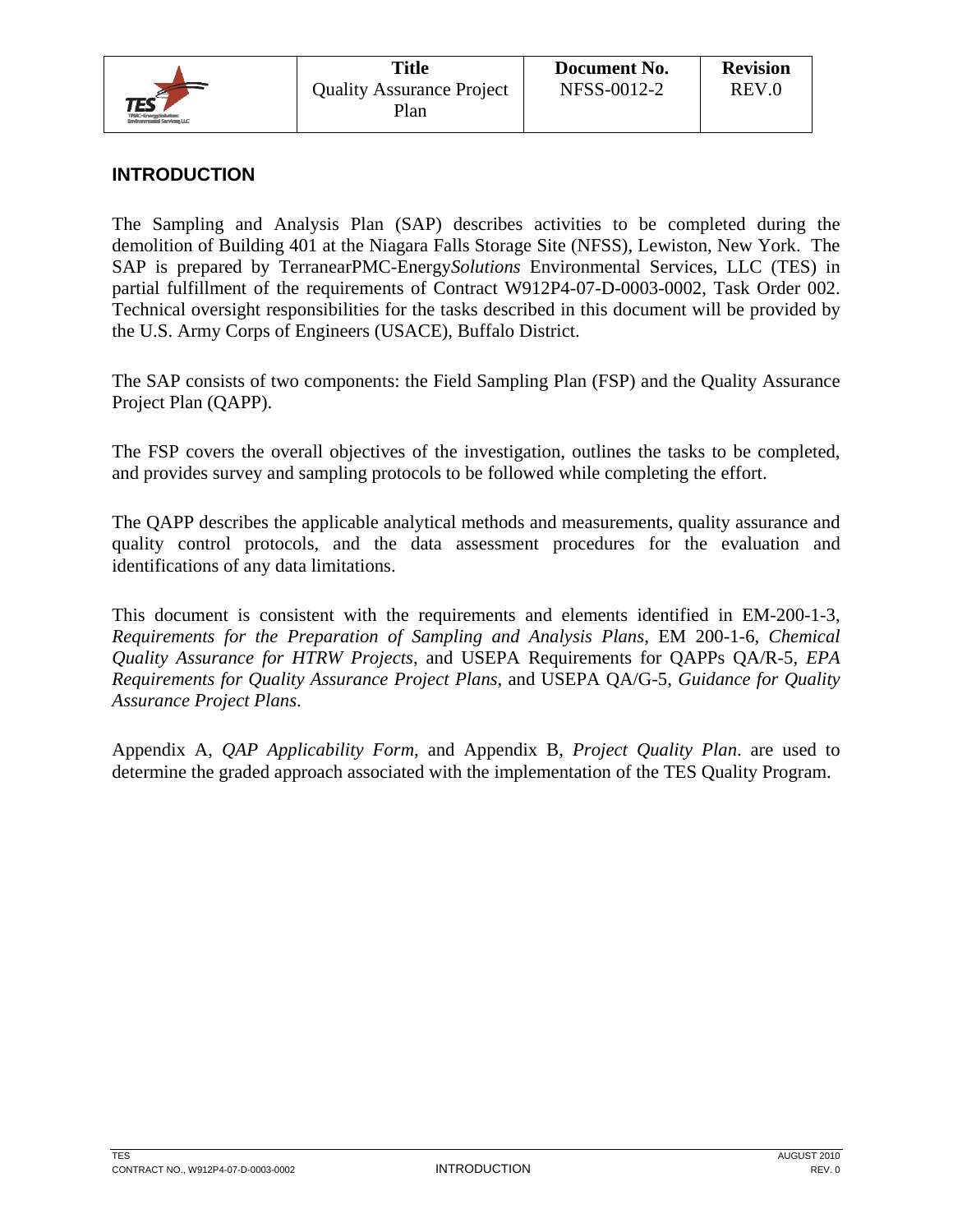

## **Table of Content**

| 1.0 |                                                         |  |
|-----|---------------------------------------------------------|--|
| 2.0 | PROJECT MANAGEMENT AND DATA ASSESSMENT ORGANIZATION AND |  |
| 2.1 |                                                         |  |
| 2.2 |                                                         |  |
| 2.3 |                                                         |  |
| 2.4 |                                                         |  |
| 2.5 |                                                         |  |
| 3.0 |                                                         |  |
| 3.1 |                                                         |  |
| 3.2 |                                                         |  |
| 3.3 |                                                         |  |
| 3.4 |                                                         |  |
| 3.5 |                                                         |  |
| 3.6 |                                                         |  |
| 3.7 |                                                         |  |
| 4.0 |                                                         |  |
| 5.0 |                                                         |  |
| 5.1 | 5.1.1                                                   |  |
| 5.2 |                                                         |  |
|     | 5.2.1                                                   |  |
|     | 5.2.2<br>5.2.3                                          |  |
|     | 5.2.4                                                   |  |
| 6.0 |                                                         |  |
| 6.1 |                                                         |  |
| 6.2 |                                                         |  |
| 6.3 |                                                         |  |
| 7.0 |                                                         |  |
| 8.0 | <b>QUALITY ASSURANCE AND QUALITY CONTROL SAMPLES 19</b> |  |
| 8.1 |                                                         |  |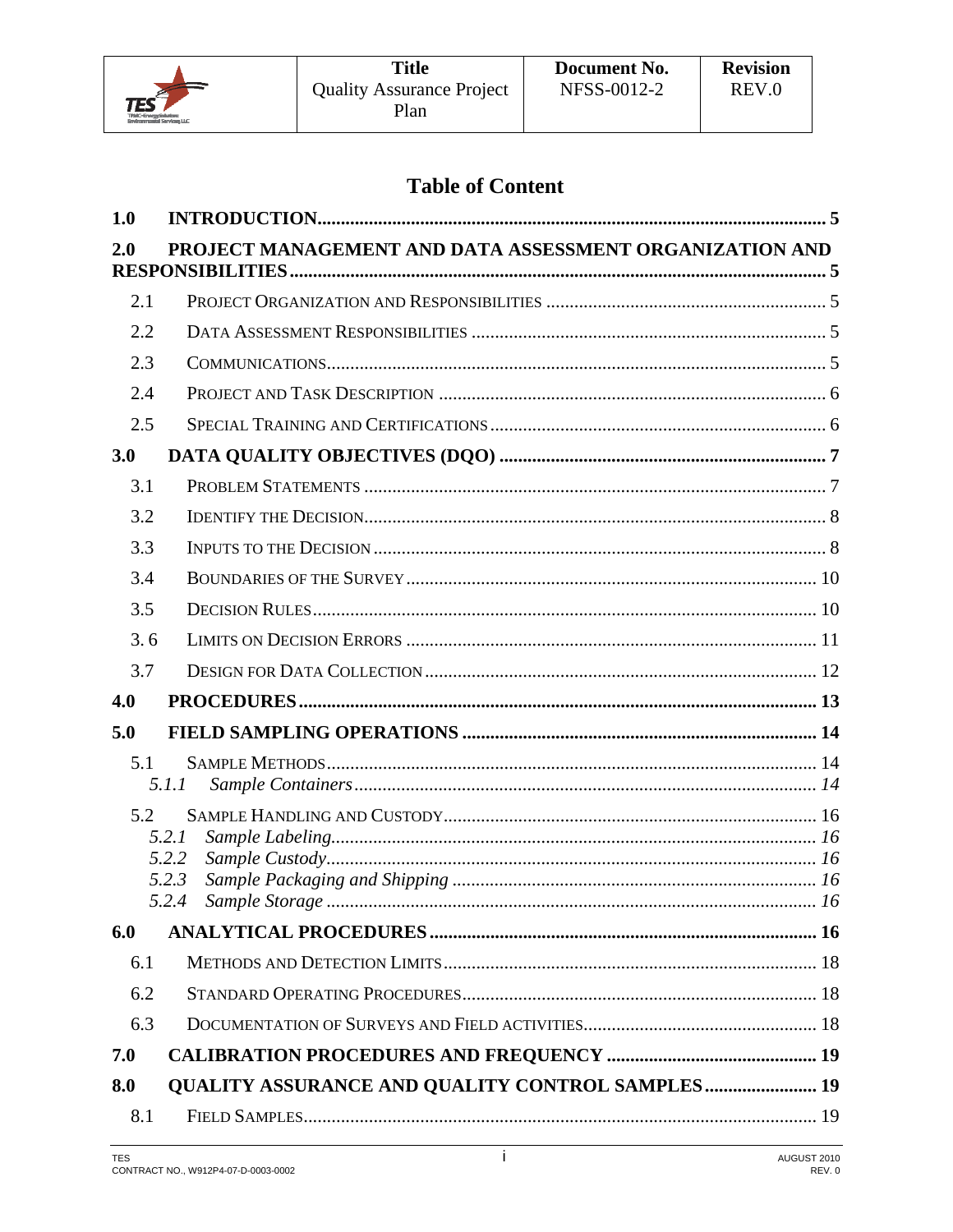

| 9.0         |  |
|-------------|--|
| 9.1         |  |
| 9.2         |  |
| 9.3         |  |
| 9.4         |  |
| 9.5         |  |
| 9.6         |  |
| <b>10.0</b> |  |
| <b>11.0</b> |  |
| 11.1        |  |
| 11.2        |  |
| 12.0        |  |
| 12.1        |  |
| 12.2        |  |
| 13.0        |  |
| 13.1        |  |
| 14.0        |  |
| 15.0        |  |
|             |  |
|             |  |
|             |  |
|             |  |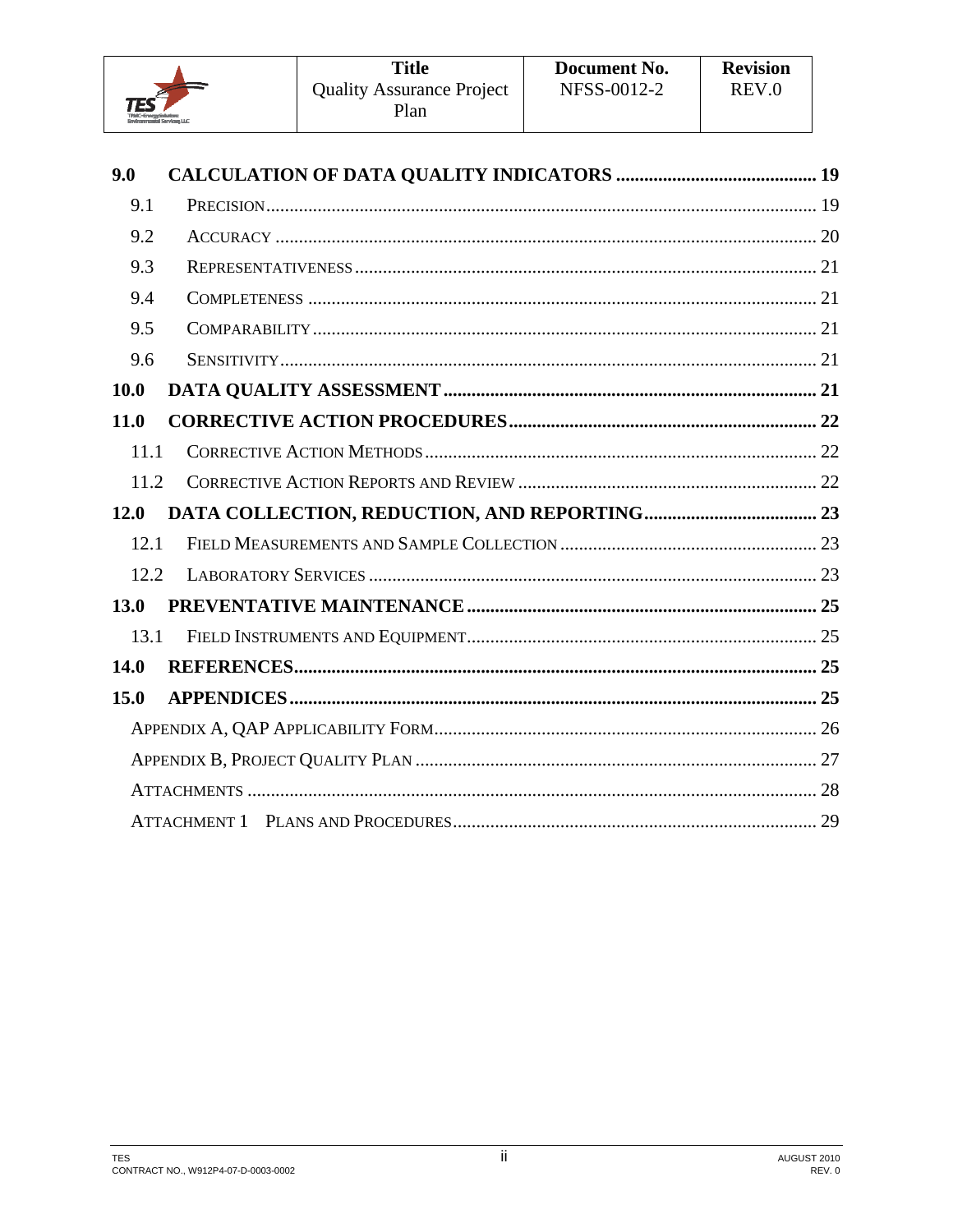

## **Acronyms**

| <b>AEC</b>     | <b>Atomic Energy Commission</b>                                       |
|----------------|-----------------------------------------------------------------------|
| <b>ASTM</b>    | American Society for Testing and Materials                            |
| <b>BOD</b>     | <b>Biological Oxygen Demand</b>                                       |
| <b>CERCLA</b>  | Comprehensive Environmental Response, Compensation, and Liability Act |
| <b>CFR</b>     | <b>Code of Federal Regulations</b>                                    |
| COC(s)         | Contaminant(s) of concern                                             |
| <b>COR</b>     | <b>Contracting Officer's Representative</b>                           |
| cpm            | Counts per minute                                                     |
| cps            | Counts per second                                                     |
| <b>CQC</b>     | <b>Contractor Quality Control</b>                                     |
| $Cs-137$       | Cesium-137                                                            |
| <b>DQO</b>     | Data Quality Objective                                                |
| <b>DQCR</b>    | Daily Quality Control Report                                          |
| <b>FSP</b>     | <b>Field Sampling Plan</b>                                            |
| ft             | Feet                                                                  |
| <b>FUSRAP</b>  | Formerly Utilized Sites Remedial Action Program                       |
| <b>IAW</b>     | in accordance with                                                    |
| <b>MARSSIM</b> | Multi-Agency Radiation Survey and Site Investigation Manual           |
| <b>MCL</b>     | <b>Maximum Contaminant Level</b>                                      |
| <b>MDC</b>     | Minimum Detectable Concentration                                      |
| <b>MDCR</b>    | Minimum Detectable Count Rate                                         |
| <b>MDL</b>     | <b>Method Detection Level</b>                                         |
| MS             | Matrix Spike                                                          |
| <b>MSD</b>     | Matrix Spike Duplicate                                                |
| $\mu R/h$      | MicroRoentgens per hour                                               |
| $\mu$ g/L      | Micrograms per liter                                                  |
| mg/L           | Milligrams per liter                                                  |
| mg/kg          | Milligrams per kilogram                                               |
| Nal            | Sodium Iodide                                                         |
| PAH            | Polynuclear Aromatic Hydrocarbons                                     |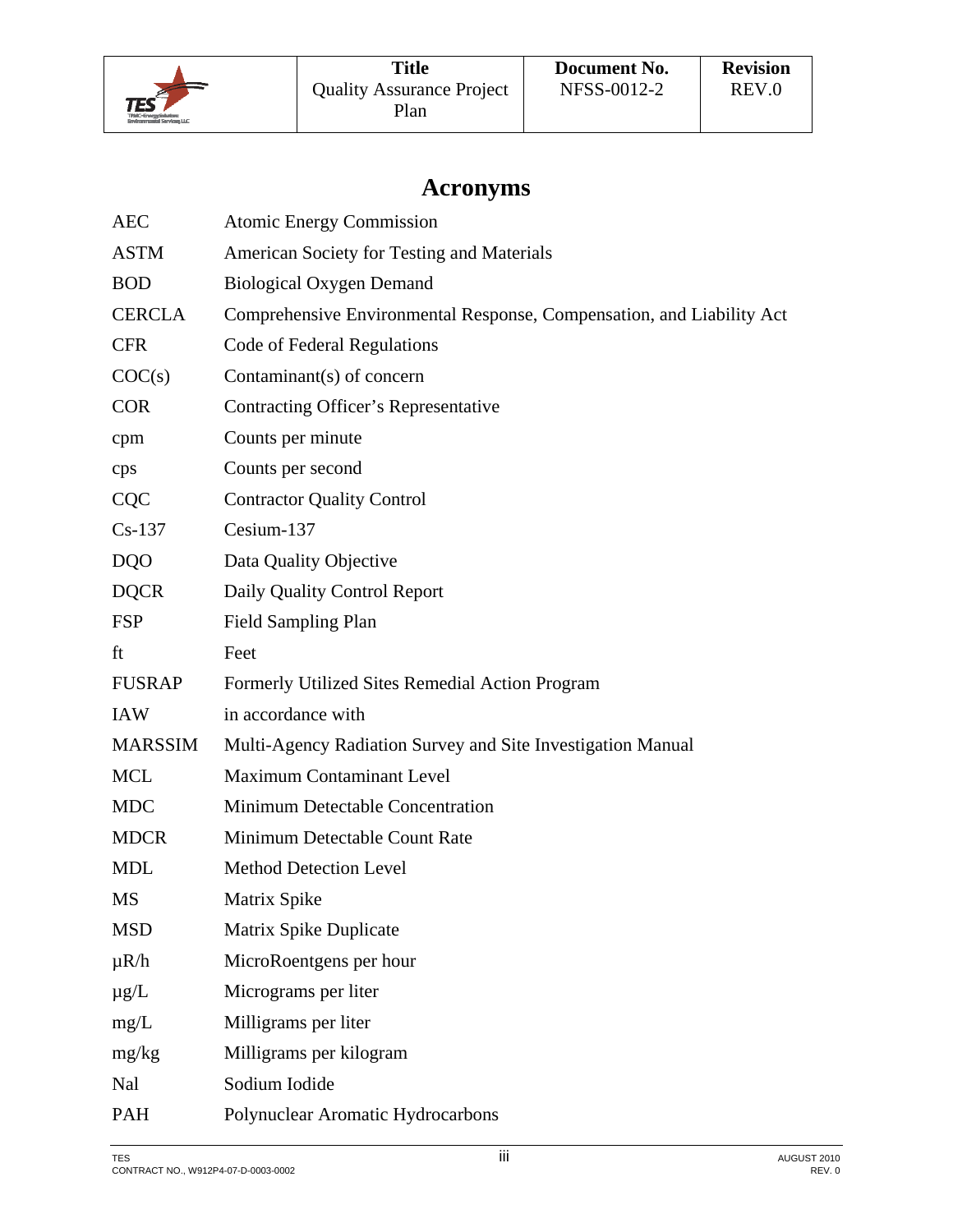

| pCi/g        | picocuries per gram                              |
|--------------|--------------------------------------------------|
| <b>PM</b>    | Project Manager                                  |
| <b>PPE</b>   | Personal Protective Equipment                    |
| QA/QC        | <b>Quality Assurance/Quality Control</b>         |
| QAPP         | <b>Quality Assurance Project Plan</b>            |
| Ra-226       | Radium-226                                       |
| <b>RCRA</b>  | <b>Resource Conservation and Recovery Act</b>    |
| <b>RCT</b>   | Radiological Control Technician                  |
| RI           | Remedial Investigation                           |
| <b>SAP</b>   | Sampling and Analysis Plan                       |
| <b>SOW</b>   | Scope of Work                                    |
| <b>SVOC</b>  | Semi-Volatile Organic Compound                   |
| <b>TES</b>   | TPMC-EnergySolutions Environmental Services, LLC |
| $Th-230$     | Thorium-230                                      |
| $U-234$      | Uranium-234                                      |
| $U-237$      | Uranium-237                                      |
| <b>USACE</b> | United States Army Corps of Engineers            |
| <b>USEPA</b> | United States Environmental Protection Agency    |
| <b>VOC</b>   | <b>Volatile Organic Compound</b>                 |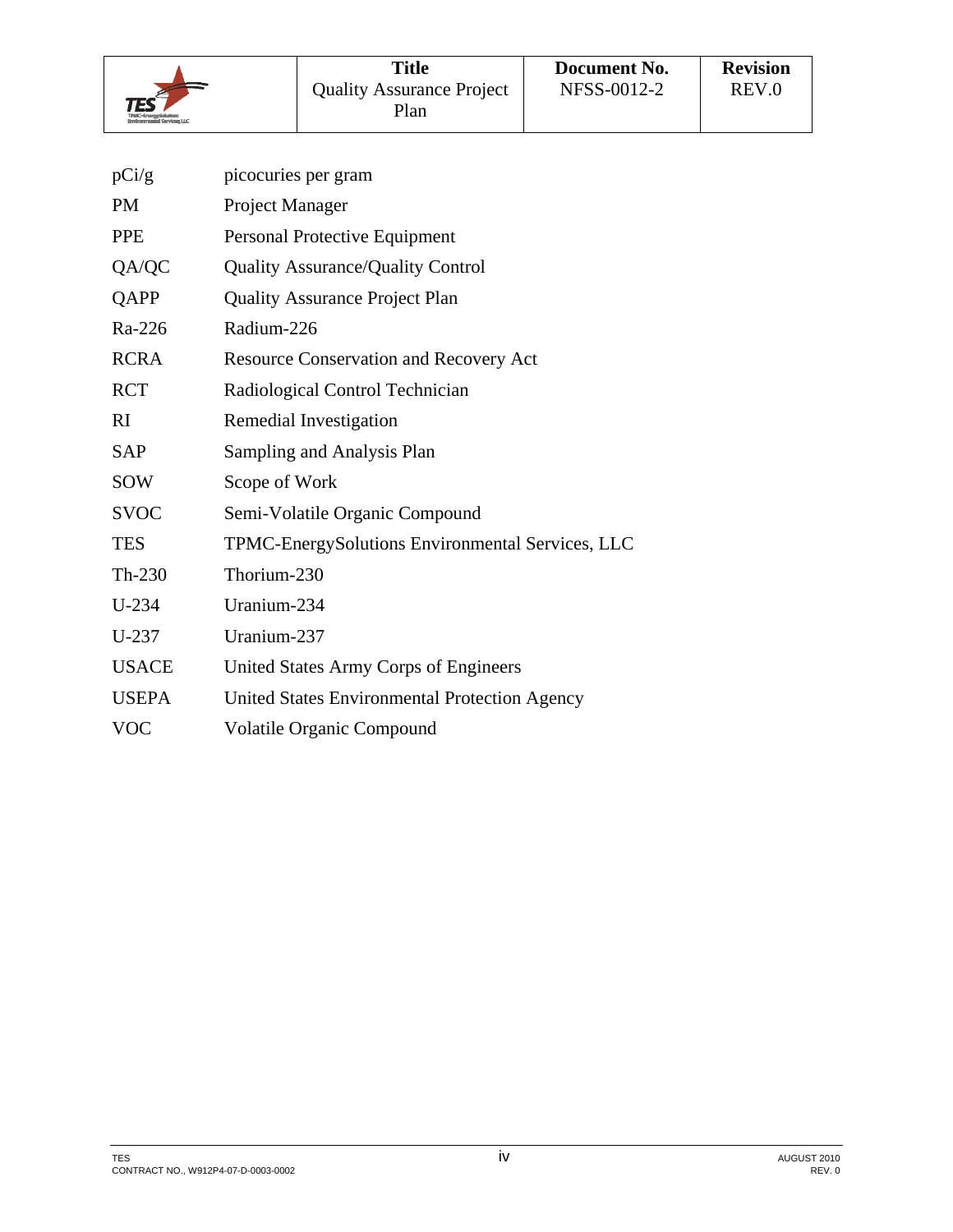

## **1.0 INTRODUCTION**

TerranearPMC-Energy*Solutions* Environmental Services, LLC (TES project team) will perform activities associated with Building 401 demolition at the Niagara Falls Storage Site (NFSS) under this Quality Assurance Project Plan (QAPP), the Field Sampling Plan (FSP), the project Accident Protection Plan (APP), the Demolition Plan, and the applicable TES project team procedures that are compliant with the above plans. The resources of the TES project team, including professional engineering and quality assurance (QA) staff, will support the Project Manager (PM), the Site Safety and Health Officer, the Radiation Safety Officer and the onsite team to ensure successful survey execution and completion.

TES project team plans and procedures are listed in Attachment 1 to this QAPP. The listed plans and procedures will be available on-site for use by TES field personnel and review by the United States Army Corps of Engineers (USACE) Contracting Officer's Representative (COR). In addition, the listed plans and procedures will be provided electronically to the USACE for operational awareness and review prior to initiating any field activities.

## **2.0 PROJECT MANAGEMENT AND DATA ASSESSMENT ORGANIZATION AND RESPONSIBILITIES**

2.1 PROJECT ORGANIZATION AND RESPONSIBILITIES

TerranearPMC-Energy*Solutions* Environmental Services, LLC (TES) has established an integrated team for implementation of the Niagara Falls Storage Site Building 401 demolition and preparation of project deliverables. The roles and responsibilities of the key personnel who have been identified for the implementation of the remediation activities of the site are displayed and discussed in the Quality Control Plan (QCP) and FSP.

2.2 DATA ASSESSMENT RESPONSIBILITIES

The Project Manager (PM) with support from the Radiation Safety Manager (RSM) and the Hazardous Materials Specialist (and/or offsite support as needed) is responsible for ensuring data review and validation. Upon receipt of each data package from the laboratory, calculations using the equations presented for precision accuracy, and completeness will be performed. Results will be compared to quantitative DQOs, where established, or qualitative DQOs. The data validation parameters are outlined in Section 10 of this QAPP.

## 2.3 COMMUNICATIONS

TES has established clear lines of authority and responsibility for disseminating information and for providing direction throughout the project organization. Specific individuals have also been designated to provide interface and coordination with the Buffalo District and other outside

TES AUGUST 2010 CONTRACT NO., W912P4-07-D-0003-0002 REV. 0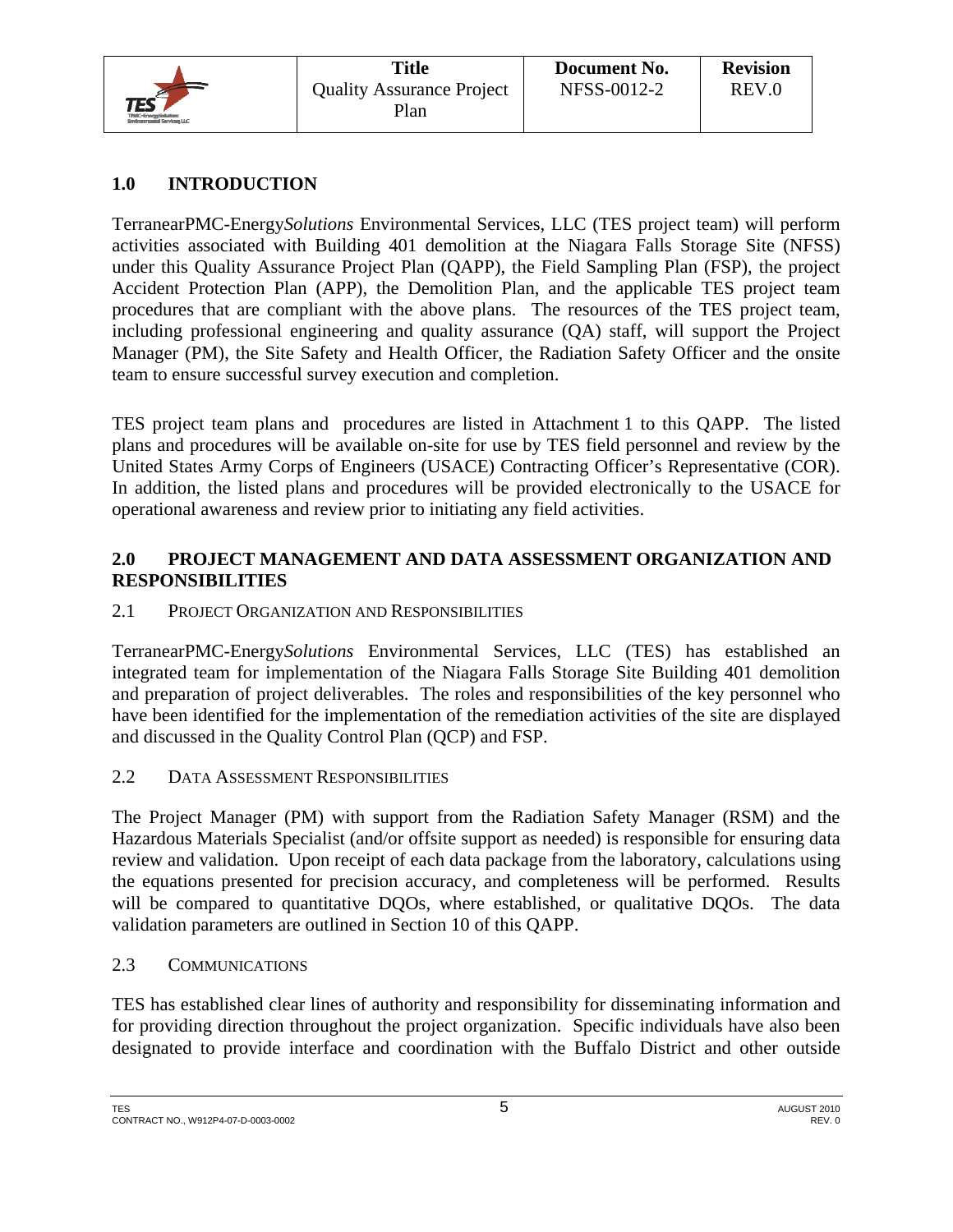

organizations as required assuring that clear, accurate communications and information transfer are achieved. The lines of communications are discussed in the QCP and FSP.

## 2.4 PROJECT AND TASK DESCRIPTION

The services to be performed under this project involve characterization and packaging. The project scope includes engineering, procurement, building radiological release surveys, waste characterization, building demolition, and waste transportation and disposition. Work under this contract includes, but is not limited to, the following activities:

- Development of required work plans.
- Demolition of Building 401 and adjacent silos.
- Characterization, segregation, volume reduction, and appropriate packaging of the wastes generated during the performance of demolition activities.
- Loading, transportation, and disposal of packaged wastes at licensed/permitted disposal facilities.
- Performance of pre- and post-demolition radiological surveys of all work areas, including 15 meters outside of actual work areas, to ensure that the Contractor's activities did not radiologically contaminate the work areas. The Contractor shall also conduct radiological surveys to determine the appropriate disposal method for demolition debris and materials.

## 2.5 SPECIAL TRAINING AND CERTIFICATIONS

This project requires the following special training and certifications:

- Personnel conducting the ACM survey shall be a New York State (NYS) certified and licensed asbestos inspector
- Confirmed ACM shall be removed by NYS certified and licensed abatement contractor
- The structural integrity engineering assessment shall be performed by a licensed NYS professional engineer specializing in structural engineering and experience in demolition
- The Certified Industrial Hygienist (CIH) shall be certified by the American Board of Industrial Hygiene (ABIH)
- Field personnel must complete HAZWOPER training.
- The Radiation Safety Program shall be developed by a Certified Health Physicist with at least two years experience in radioactive waste handling and disposal.
- The Site Safety and Health Officer must complete a 30-hour OSHA Construction Safety Class and have five years of construction industry safety experience unless is a Certified Safety Professional or degree in health safety, then three years of experience required.
- All laboratories will have a DOD ELAP Accreditation and analytical laboratories shall have a National Environmental Laboratory Accreditation Conference (NELAC)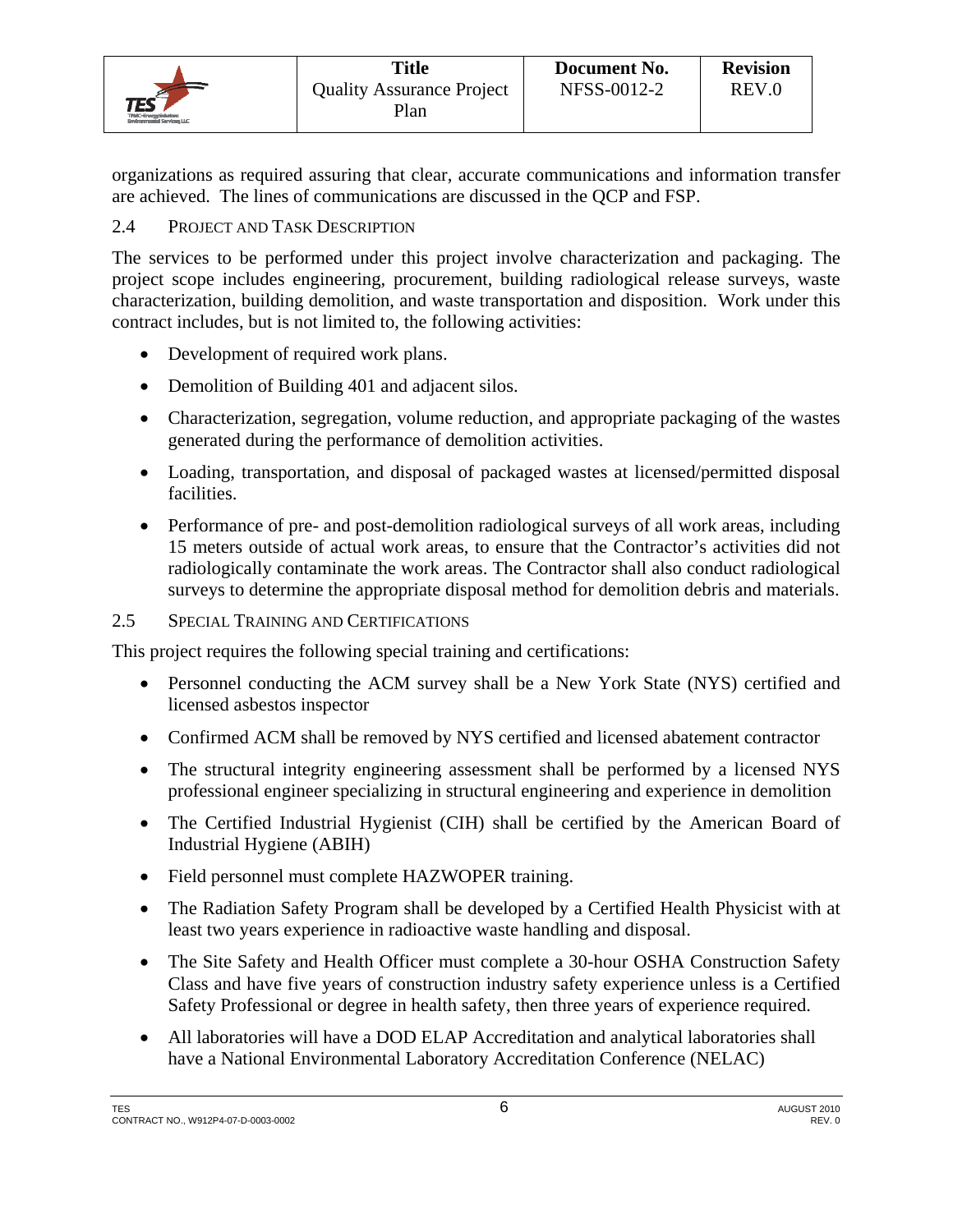

Accreditation.

## **3.0 DATA QUALITY OBJECTIVES (DQO)**

Data Quality Objectives (DQOs) are qualitative and quantitative statements that provide the basis for establishing the quantity and quality of the data needed to support the decisions. The seven steps to the DQO process for the surveys, sampling, demolition, segregation of wastes, and disposal of Building 401 debris described below follows the guidance in EPA QA/G-4, *Guidance on Systematic Planning Using the Data Quality Objectives Process*.

- 3.1 PROBLEM STATEMENTS
	- Since the site has a history of radiological storage and characterization data indicates the presence of isolated locations with residual radioactive contamination, radiological surveys are needed to define the radiological status of remediated and non-remediated areas. These radiological surveys are needed to ensure each area meets the site unrestricted release criteria, that waste is appropriately segregated, and that the waste meets the WAC for the disposal facility.
	- A survey using the MARSSIM protocols is needed on building surfaces to be released prior to demolition. Historical characterization data (ORISE 1995) surveys with a one (1) meter grid spacing on the floors and lower walls, provides documentation of the absence of contamination in most areas. Some drains, ventilation equipment (ducts, fans, etc.) and horizontal surfaces (such as I beams) are noted to be impacted and may contain surface activity greater than the unrestricted release criteria defined in Section 1.3 of this FSP. Building surfaces and equipment need to be surveyed in accordance with the applicable guidance contained in the MARSSIM.
	- Some surfaces with residual radioactive contamination may not be able to be decontaminated or removed prior to demolition. The site has documented information to the presence of asbestos, lead, PCBs, and other chemical constituents.
	- The waste streams generated from demolition, segregation, and decontamination need to be characterized prior to shipping to the waste disposal facility to ensure the waste is acceptable per the specific disposal facility's Waste Acceptance Criteria (WAC).
	- For NYS regulated disposal sites, the regulations in 6 NYCRR 360 do not allow FUSRAP or radioactive material to be disposed of or used for recycling.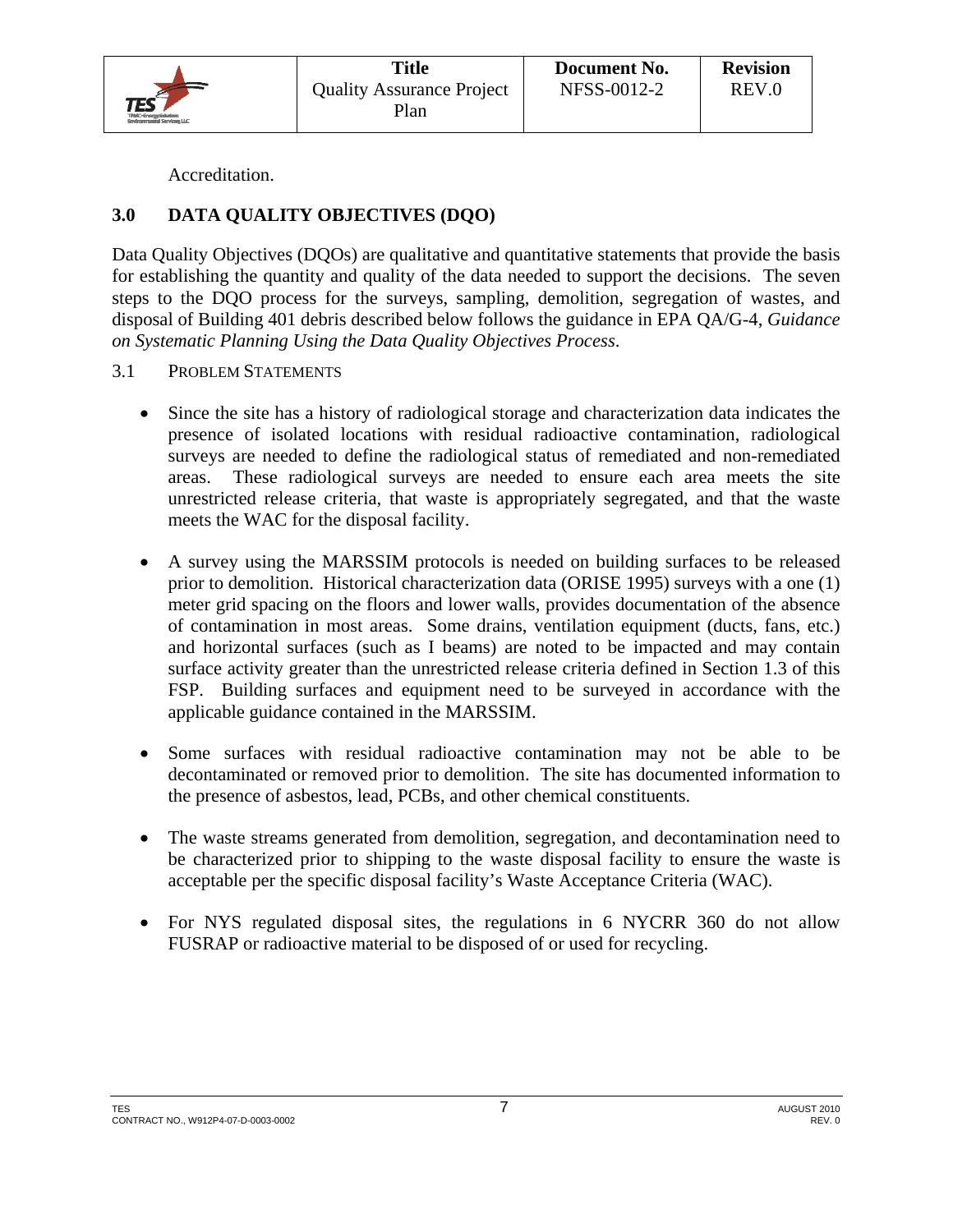

#### 3.2 IDENTIFY THE DECISION

Cost effective decontamination methods will be used for some surfaces to reduce the contamination to levels that meet the unrestricted release criteria.

Areas will be surveyed in accordance with MARSSIM protocols prior to demolition. The areas that are below the unrestricted release criteria will be demolished and segregated for disposal as non-radioactive.

The presence of hazardous materials will be determined using analytical results and by visual inspection for items like (mercury switches and thermostats, PCB – containing light ballasts, etc).

In-process radiological surveys will be used as necessary to determine when to cease remediation efforts and continue monitoring for quality control.

Analytical results for the site will be reviewed and waste streams will be characterized to verify that each waste stream meets the applicable WAC.

#### 3.3 INPUTS TO THE DECISION

During the initial survey, and if necessary during remediation efforts, the TES project team will collect samples of paint, dust, debris, and insulation for offsite analyses of asbestos, lead, polychlorinated biphenyl (PCB) and toxic characteristic leaching procedure (TCLP) to ensure potential hazardous materials are properly characterized, controlled, and disposed.

Initial gamma scans will be performed and documented. These surveys will encompass outside areas out to 15 meters beyond the work area for Building 401 and the silos. Readings will be documented on a survey map and/or logged and areas greater than two times background will be flagged.

Analysis of gravel borrow material will be used to document the concentrations of radiological and RCRA contamination.

A background study will be performed to determine the material-specific background characteristics of materials within Building 401 and the silos. The study will document the results of measurements of non-impacted materials and a criteria above which measurements would be considered distinguishable from background establishing the point for segregating materials for disposal as potentially LLRW.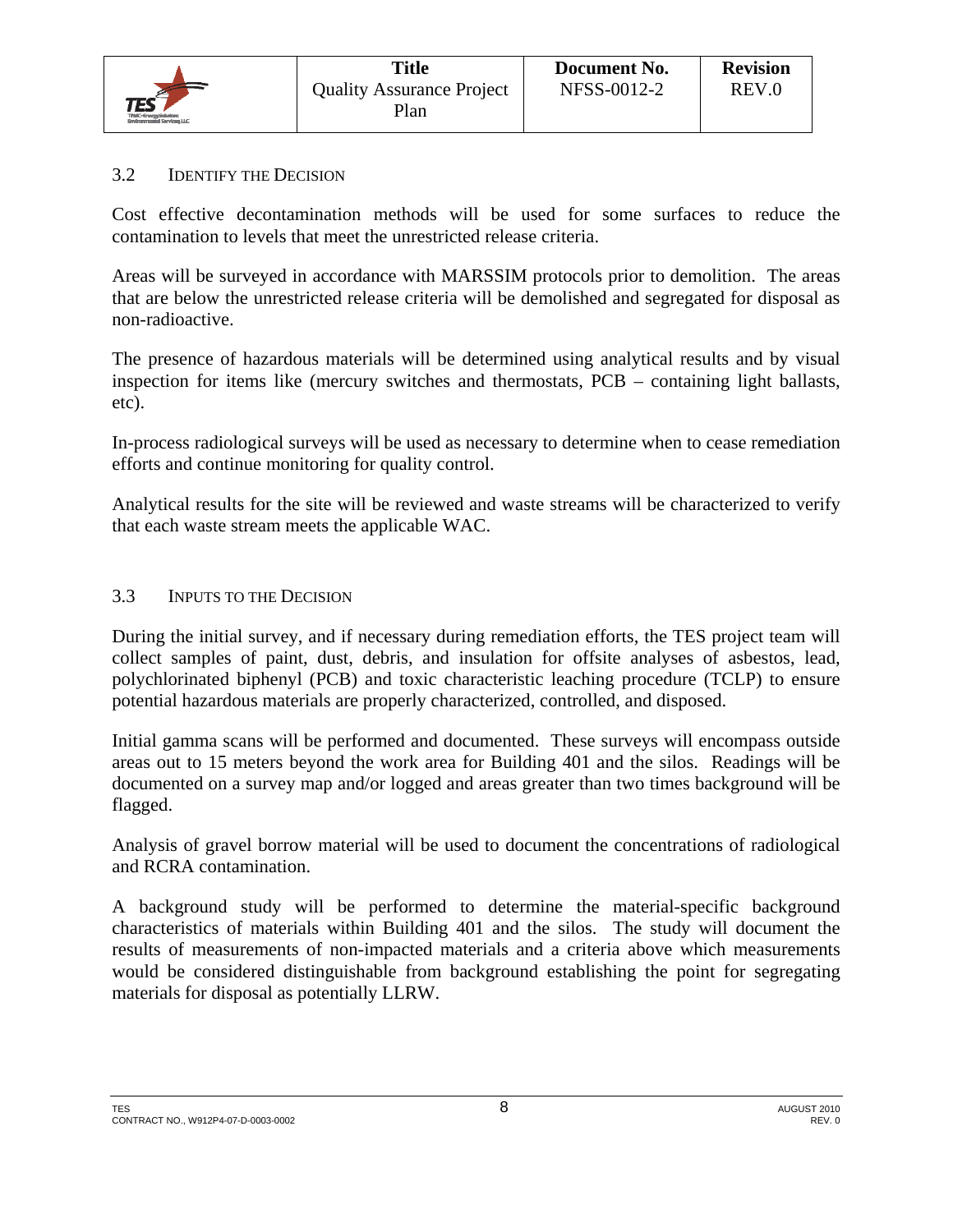Pre-demolition surveys alpha+beta scans and gamma scans will be used to identify the locations of contamination exceeding the release criteria. If the alpha+beta scans are equal to or greater than the unrestricted release level of  $5,000$  dpm/100cm<sup>2</sup> or as otherwise determined during the Background Study, additional remediation may be performed at the discretion of the PM and the RCM or the material will be segregated as radioactive waste. It is expected that any material or equipment showing alpha + beta surface contamination during scans greater that the instrument minimum detection level will be identified and segregated during demolition for further survey, decontamination or disposal to a radioactive waste disposal facility.

During remediation/decontamination efforts, the TES project team will perform in-process radiological surveys to determine when to cease remediation efforts.

If the alpha+beta scans do not show activity above the scan MDC, remediation will cease and the area will prepared for survey using the MARSSIM survey protocols defined in this plan.

MARSSIM surveys will be performed for areas that will be demolished and segregated as nonradioactive waste. These surveys will consist of alpha+beta scans, direct alpha measurements, direct beta measurement, and smears analyzed for removable alpha and beta contamination. The surveys will be performed, documented, reviewed by an independent reviewer, and approved by the RCM, prior to demolition.

The data collected for building structures, asbestos, lead, PCB and chemicals will be reviewed by the PM, the RCM, and other subject matter experts as needed, to adequately characterize the waste streams for the site.

Verification surveys will be performed of the materials being sent for recycling and materials that are being disposed of as non-radioactive. These surveys will consist of direct scans and smears for removable contamination of metals going for recycling. Surveys using gamma scans will also be performed of materials going for recycling and materials to be disposed of as nonradioactive. Piles will be scanned such that approximately 5% of the material is again verified. Any gamma radiation levels distinguishable from background (greater than 2 times the ambient background level) will be immediately brought to the RCMs attention and investigated.

Post-demolition surveys will be performed of the remaining slab and areas out to 15 meters beyond the work area covering the same areas surveyed during the pre-demolition survey.

 $\overline{a}$ 

<sup>1</sup> Alpha+beta measurements are performed using either a Geiger–Mueller detector or a gas proportional detector operated at an alpha+beta voltage. At this voltage both alpha and beta radiation are detected, though most of the response is from beta radiation.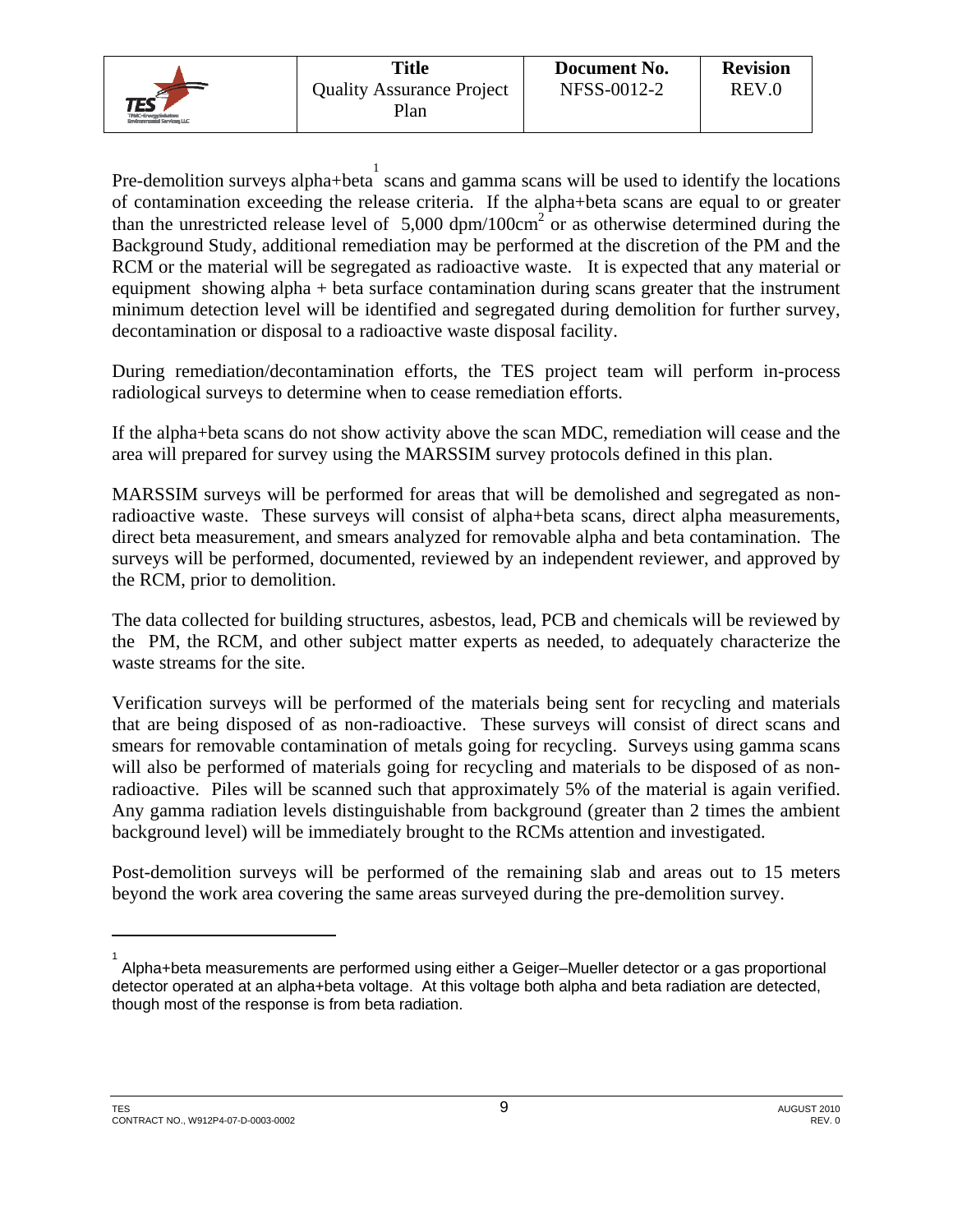

#### 3.4 BOUNDARIES OF THE SURVEY

Surveys and sampling are limited to steel members, concrete silos, floors on the second level, walls, and any other materials or equipment within Building 401.

Surveys will also cover areas of the site affected by the demolition process.

Surveys and sampling will include all potential waste streams generated from site decontamination and demolition activities.

#### 3.5 DECISION RULES

- The MARSSIM survey results will be compared to the unrestricted release criteria in section 1.3 of the FSP.
- Verification measurements of materials to be released for recycling will also be compared to the material specific background measurements and if they are statistically significant from the background they will be segregated for decontamination or disposal.
- If the analytical results and rad scanning data indicate a potential source of contamination and the extent of contamination cannot be bounded or is impractical to decontaminate, then removal as Low Level Radioactive Waste (LLRW) may be necessary. Removal of all radiologically contaminated material prior to final release surveys is preferable. If the contaminated material cannot be removed, (e.g., due to structural concerns), the material shall be wrapped or fixed to prevent dispersion and clearly marked with bright paint, (or other identifying method), prior to demolition.
- The TES project team will verify if hazardous materials are present at the site based on visual inspections, previous analytical results, and sampling and analysis during waste characterization.
- ACM will be considered not present if:
	- 1. The Licensed Building Inspector concludes that ACMs are not present from the historical site surveys and visual site inspection;
	- 2. Asbestos fibers are not detected in the collected asbestos samples; and
	- 3. The inspection and results are within the requirements of 40CFR763.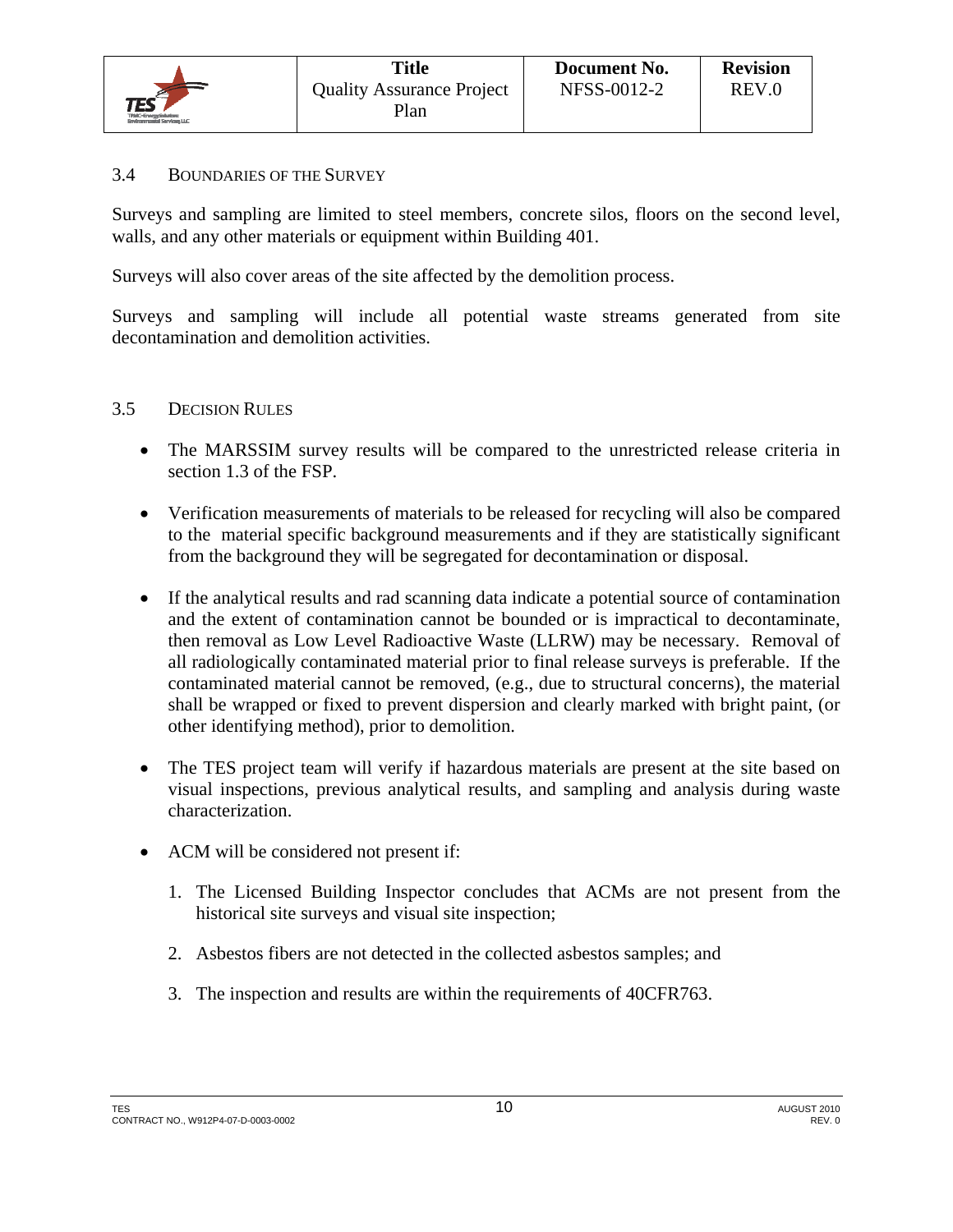

- Lead analysis will be a TCLP extraction and a lead analytical result of less than 5 ppm will indicate that waste associated with the lead does not have the potential to be hazardous based on a lead leachability.
- PCB \Material is unregulated for disposal if the material contains less than 50 ppm PCBs in accordance with the requirements of 40 CFR 761.
- Waste will be considered hazardous if the TCLP results exceed the requirements of 40CFR261.
- In-process radiological surveys will be performed during removal of contaminated items to verify conditions.In-process radiological surveys during decontamination are complete when:
	- 1. The alpha+beta scans are indistinguishable from background (less than the Scan MDC) for building structures or the PM and the RCM has directed the TES project team to discontinue decontamination efforts and the materials are segregated as radioactive waste.
	- 2. The gamma radiation scans are indistinguishable from background (less than the Scan MDC) or the PM and the RCM has directed workers to discontinue decontamination efforts.
- Wastes streams will be identified based on available data, surveys, and sampling prior to demolition, and waste segregated as the demolition progresses. Radiological analysis of radiological waste samples will include all radionuclides listed in Table 1 as well as any others required by the disposal site WAC.
- When radiological and chemical sampling and analyses are complete, the PM, the RCM and other subject matter experts will characterize the waste streams and complete the waste profiles. The results will be evaluated to the disposal facility waste acceptance criteria (WAC) or an alternate waste disposal facility must be identified.
- At the completion of the building demolition, if the results of radiological scanning, are statistically comparable to the pre-demolition surveys, and smears are less than the removable limits in Section 1.3, then the foundation area will be turned over to USACE. (Use of an approved fixative may be included in this decision rule).

## 3. 6 LIMITS ON DECISION ERRORS

Decision errors will be limited by performing the surveys and sampling in accordance with this plan which specifies: the types of measurements and/or samples, the number of measurements,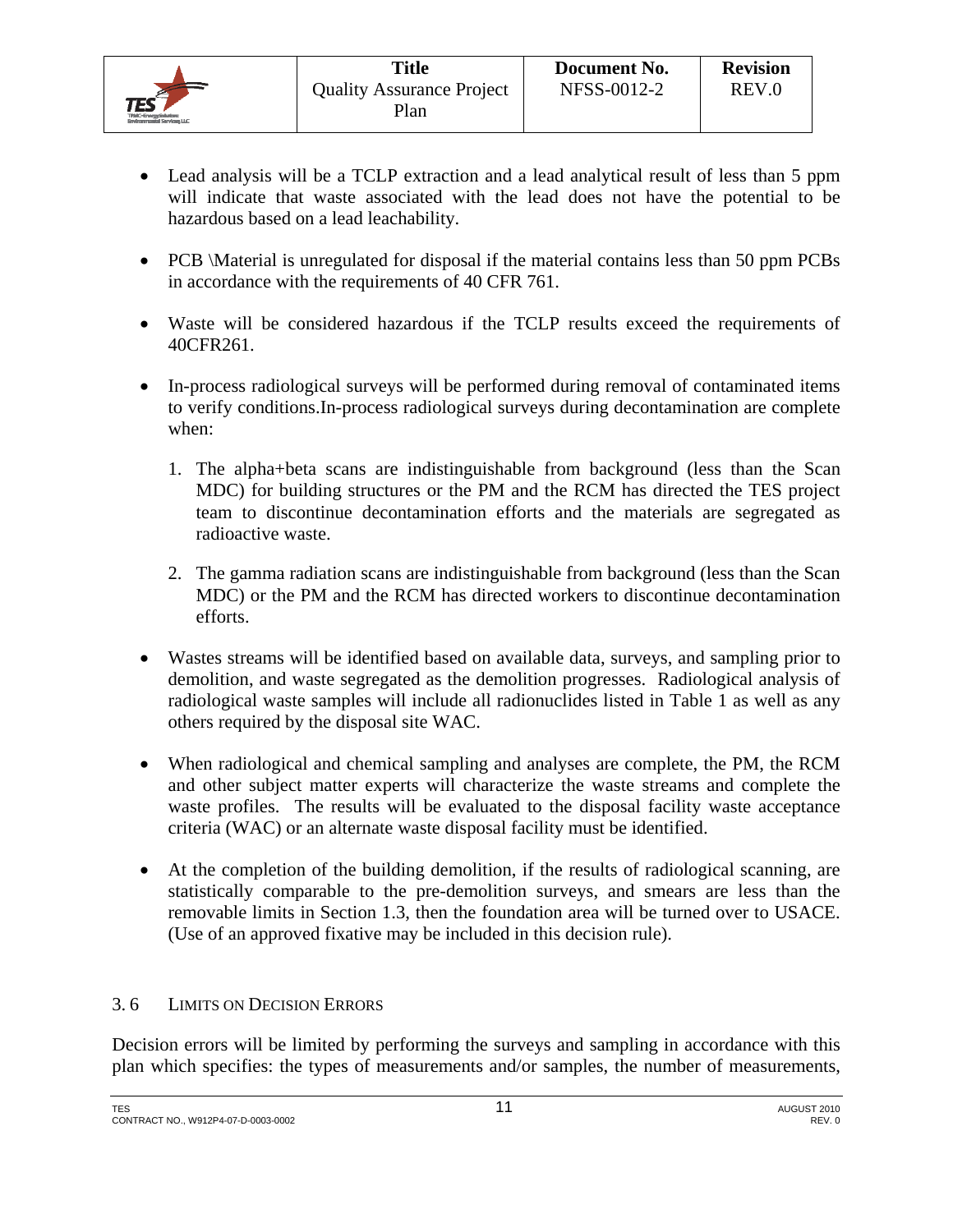

REV.0

the instrumentation, the analytes to be analyzed for, the required method detection limits (MDLs), and the required minimum detectable concentrations (MDCs) associated with the survey measurements.

Off-site laboratories will be required to run matrix spikes, duplicate analyses, and blanks to access their own performance and to report the results of the analyses.

The probability of making Type I and Type II decision errors for all applicable studies are set at 0.05 for Type I and 0.1 for Type II for designing surface activity measurements.

If the MARSSIM Class 3 survey results indicate the presence of contamination at 75% of the limits in Section 1.3, then: the number of measurements per unit area, and the scanning frequency should be increased to correspond to a Class 2 or Class 1 survey unit (at the discretion of the RCM). Class 1 and Class 2 areas will not be gridded as described in MARSSIM due to the expected limited size of most surfaces being evaluated.

## 3.7 DESIGN FOR DATA COLLECTION

To facilitate the surveys and sampling the following approach will be used:

- To ensure data collection is optimized, all areas to be surveyed will be walked down prior to the survey. Minimum data requirements shall be defined, special situations identified, specific instructions provided, etc.
- Both systematic and biased measurements will be collected as part of this plan. Systematic samples will be located based at pre-defined locations. The biased samples will be based in part on the results of gamma scans performed in the area to be sampled and/or based on the judgment of the PM or the RCM.
- Quality control of instrumentation will include efficiency checks, source checks, and background checks, as well as NIST traceable calibration.
- Where possible, the MDC for each measurement or sample should be less than 50% of the limits defined in Section.1.3.
- Chain-of-Custody will be maintained for all samples to be analyzed off-site.
- A pre-demolition survey of the site will be performed.
	- 1. The survey will identify contaminated areas and locate the areas and items previously noted to be elevated as shown on Attachment 1 drawings.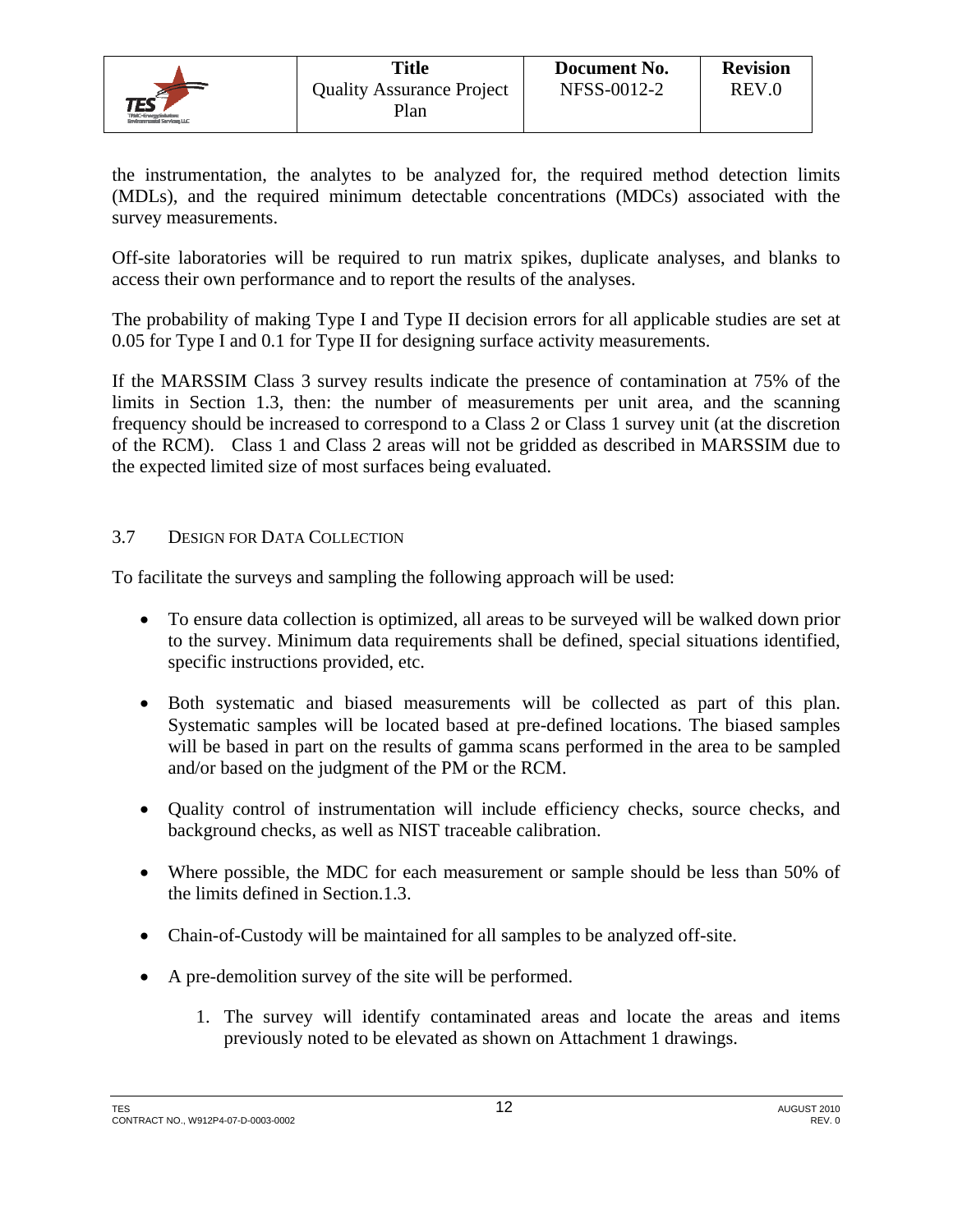

- 2. If the areas or items previously shown to be elevated are less than the criteria established in the background study, the levels will be recorded but the items do not need to be removed and disposed of as radioactive.
- 3. Identified areas and materials distinguishable from background (alpha+beta scan measurements) will either be decontaminated, or removed and packaged for disposal. Care will be taken not to contaminate surrounding areas. The contaminated items will be segregated into the appropriate waste stream for disposal.
- 4. If beams or structures cannot be decontaminated, they will be wrapped or sprayed with fixative to prevent dispersion of the contamination and clearly marked with paint or other suitable identifier so that the contaminated materials are easily identified and contained during and after demolition.
- To ensure disposal criteria in 6 NYCRR 360 is met, any potentially radiologically impacted material or equipment that is distinguishable from background will be segregated for decontamination or radiological disposal.
- When contaminated materials have been segregated and removed, the surfaces that will be demolished will receive a final survey using MARSSIM protocols with the exception of gridding (a grid system will not be established since the materials will be demolished and shipped as waste). For areas with no identified contamination, MARSSIM Class 3 survey protocols will be used (i.e., that the surfaces are indistinguishable from background) prior to building demolition. For locations previously remediated for radioactive contamination, MARSSIM Class 1 survey protocols will be used for the area remediated and immediately surrounding the area as applicable. These surveys will include survey packages defining the measurements, number, type, and location of the measurements, and scan frequency. Surveys will be documented, and the data reviewed and approved prior to demolition. Most areas are expected to be surveyed as Class 3 areas.

## **4.0 PROCEDURES**

The TES project team will perform the scope of work according to the procedures identified in Attachment 1 to this QAPP, the Site Health and Safety Plan, the FSP, and applicable requirements of the NFSS Health and Safety Program. The procedures identify survey instruments, calibration, measurement and sample collection. The survey instrumentation is described in Section 3.4 of the FSP including calibration and measurement.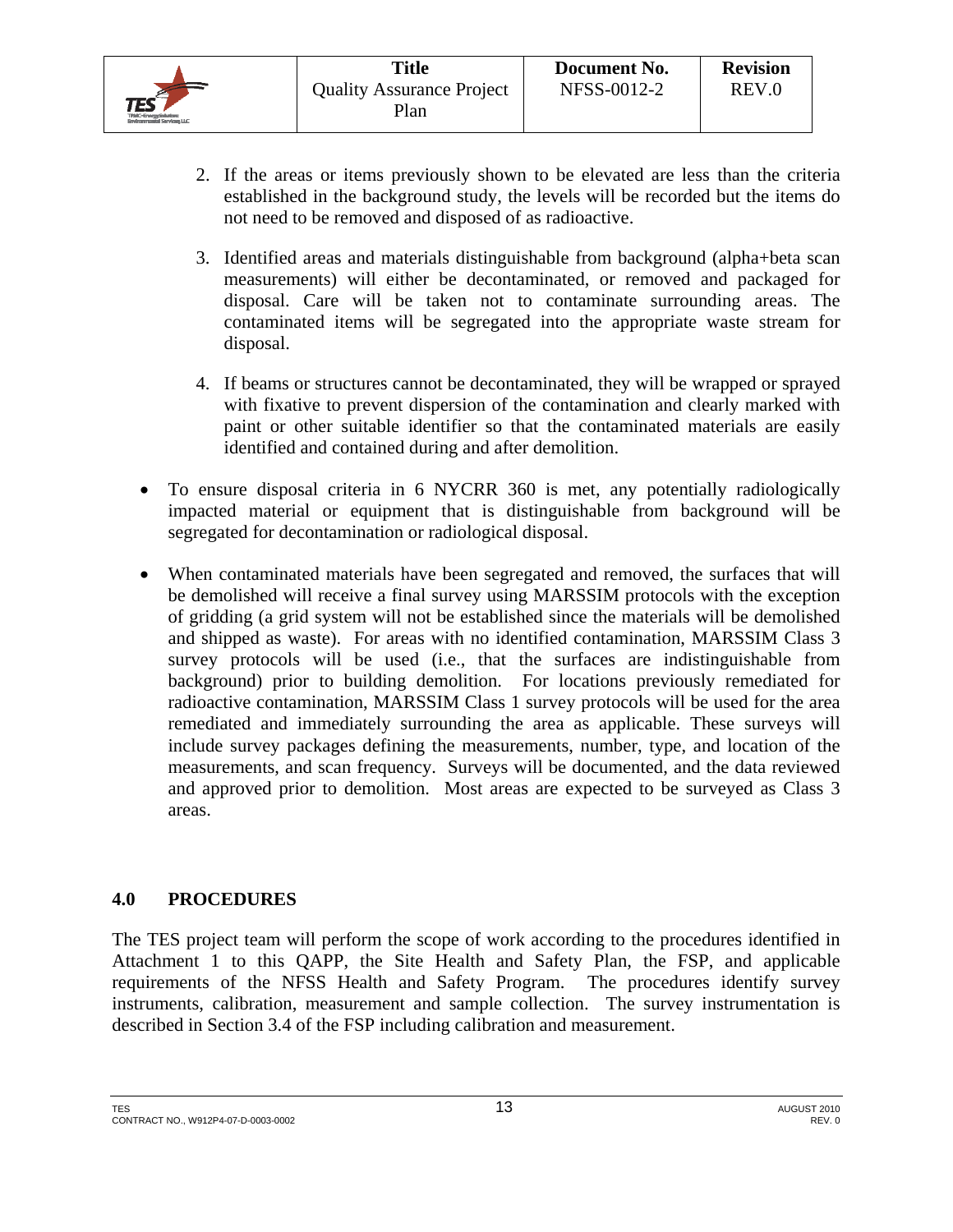

The survey and sampling requirements for the scope of work are described in Section 5.0 of the FSP.

## **5.0 FIELD SAMPLING OPERATIONS**

## 5.1 SAMPLE METHODS

Sampling will be limited to a few waste characterization samples and investigation derived wastewater (water used and collected during demolition activities). Sampling will be conducted using procedures listed in Attachment 1 of this QAPP. Decontamination of sampling equipment will be conducted prior to, and following sampling activities. Sampling equipment will be decontaminated by removing debris and contaminants prior to reuse. All waste streams generated will be managed and disposed under direction of the USACE through communication with the TES Project Manager.

## *5.1.1 Sample Containers*

All samples collected in the field will be placed in a sturdy container (e.g., 500-mL poly jar or as specified by the analytical laboratory) and sealed (e.g., using double-wrapped adhesive tape) to ensure sample integrity.

All samples for chemical analyses will be collected in the appropriate containers, evaluated to the appropriate holding times, and analyzed by the protocols established by the laboratory as specified in Table 5-1. Containers from the off-site laboratory will be used and will be received containing the required preservatives. Refrigeration prior to shipment and ice during shipment is required for debris samples, surface water samples, and sediment samples that will be analyzed for TCLP metals, PCB or BOD analysis – the receipt temperature is required to be less than 4 degrees centigrade.

| <b>Solid Debris</b><br><b>Samples</b> |                                                             |                      |                     |
|---------------------------------------|-------------------------------------------------------------|----------------------|---------------------|
| <b>Parameter</b>                      | <b>Containers</b>                                           | <b>Preservatives</b> | <b>Holding Time</b> |
| Isotopic Uranium<br>(alpha spec)      | 1 liter poly bottle<br>(approximately $1000 \text{ g}$ ) or | None                 | 180 days            |
| Isotopic Thorium<br>(alpha spec)      | plastic bags                                                |                      |                     |
| Isotopic Plutonium<br>(alpha spec)    |                                                             |                      |                     |
| Gamma<br>Spectroscopy (Am-            |                                                             |                      |                     |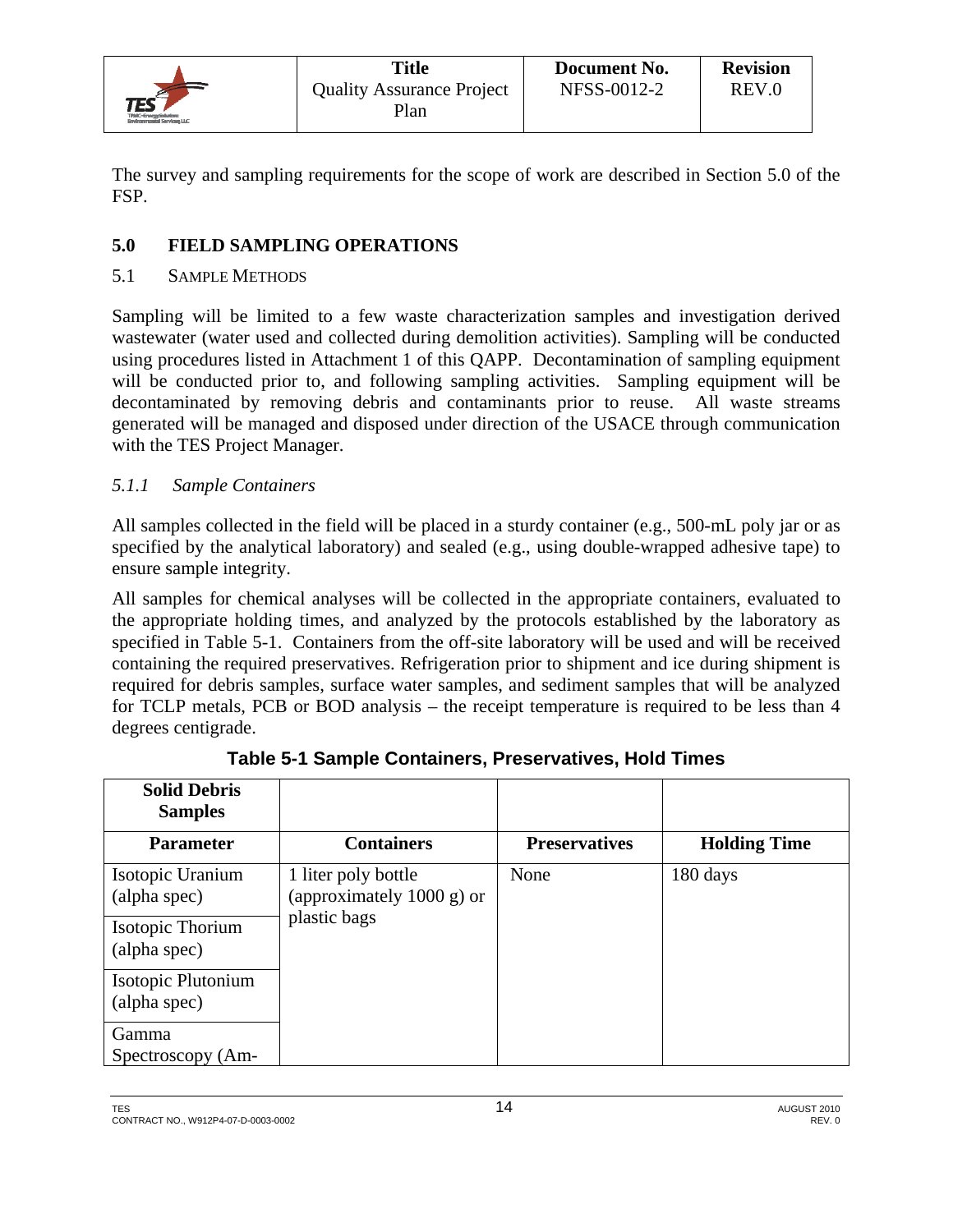|                                                            | <b>Title</b>                             | Document No. | <b>Revision</b> |
|------------------------------------------------------------|------------------------------------------|--------------|-----------------|
| TES<br>TPMC-EnergySnlutines<br>Environmental Services, LLC | <b>Ouality Assurance Project</b><br>Plan | NFSS-0012-2  | REV.0           |

| 241, Cs-137, Ra-<br>2226)                                                                                                                              |                               |                                     |                                                                     |
|--------------------------------------------------------------------------------------------------------------------------------------------------------|-------------------------------|-------------------------------------|---------------------------------------------------------------------|
| <b>TCLP</b> metals                                                                                                                                     | Glass jar (at least 200g)     | $\text{Ice} < 4 \text{ degrees } C$ | 28                                                                  |
| <b>TCLP VOCs</b>                                                                                                                                       | Glass jar (at least $100 g$ ) | $\text{Ice} < 4 \text{ degrees } C$ | 14                                                                  |
| <b>TCLP SVOCs</b>                                                                                                                                      | Glass jar (at least 100 g)    | $Ice < 4$ degrees C                 | 14                                                                  |
| <b>PCB</b>                                                                                                                                             | Glass jar (30 grams)          | $Ice < 4$ degrees C                 | 14                                                                  |
| <b>PAH</b>                                                                                                                                             | Glass Jar                     | Ice $\Box$ 4 degrees C              | 14                                                                  |
| Boron                                                                                                                                                  | Glass jar                     | None                                | 14                                                                  |
| <b>IDW</b> Water                                                                                                                                       |                               |                                     |                                                                     |
| <b>Parameter/method</b>                                                                                                                                | <b>Containers</b>             | <b>Preservatives</b>                | <b>Holding Time</b>                                                 |
| Isotopic Uranium<br>(alpha spec)                                                                                                                       | 1 liter poly                  | HNO <sub>3</sub>                    | 180 days                                                            |
| Isotopic Thorium<br>(alpha spec)                                                                                                                       | 1 liter poly                  | HNO <sub>3</sub>                    | 180 days                                                            |
| Isotopic Plutonium<br>(alpha spec)                                                                                                                     | 1 liter poly                  | HNO <sub>3</sub>                    | 180 days                                                            |
| Gamma<br>Spectroscopy (Am-<br>241, Cs-137, Ra-<br>2226)                                                                                                | 1 liter poly                  | HNO <sub>3</sub>                    | 180 days                                                            |
| Metals: arsenic,<br>boron, cadmium,<br>chromium, copper,<br>cyanide, lead,<br>mercury,<br>molybdenum, nickel,<br>phosphorus,<br>selenium, silver, zinc | 500 ml poly                   | HNO3 (NaOH for<br>cyanide)          | 180 days (except for:<br>mercury $-28$ days;<br>cyanide $-14$ days) |
| Total dissolved<br>solids                                                                                                                              | 1 liter poly                  | None                                | 7 days                                                              |
| <b>Biochemical Oxygen</b><br>Demand (BOD)                                                                                                              | 1 liter poly                  | $Ice < 4$ degrees C                 | 48 hours                                                            |
| PAH                                                                                                                                                    | Glass Jar                     | $\text{Ice} < 4 \text{ degrees } C$ | 14 days                                                             |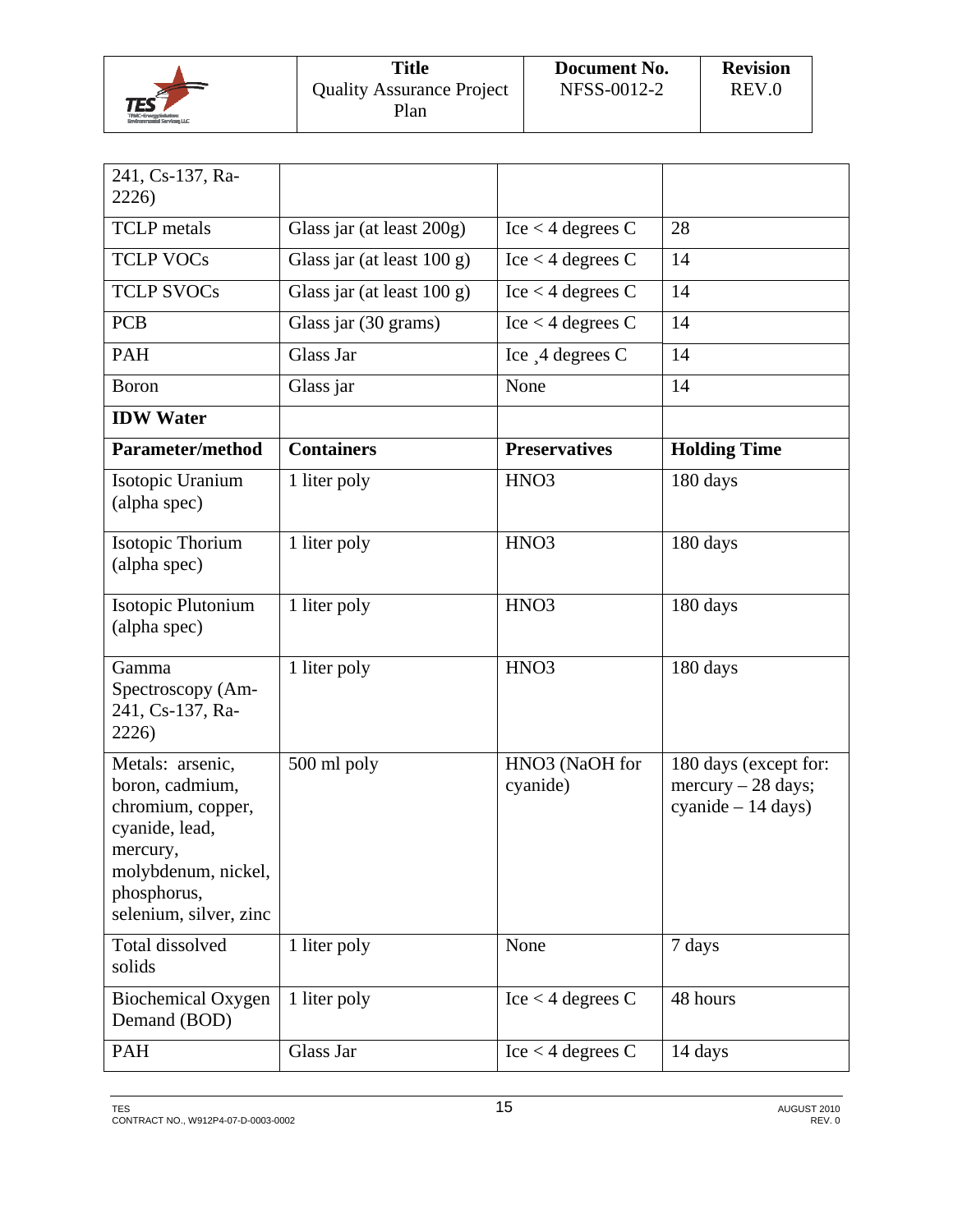

| <b>Boron</b> | Glass <sub>lar</sub>               | HNO3 (ph < 2) | 14 days |
|--------------|------------------------------------|---------------|---------|
| ◡.           | <b>SAMPLE HANDLING AND CUSTODY</b> |               |         |

## *5.2.1 Sample Labeling*

Each sample container will be sealed and labeled with a unique sample ID in accordance with CS-FO-PR-003 and placed in a protective outer container, as needed, during transportation and storage (bucket, cooler, etc.).

## *5.2.2 Sample Custody*

All samples will be tracked from the time the sample is obtained through disposition of disposal of the sample by the analytical laboratory. The responsibility for the custody of samples from the time of collection until results are obtained is provided by the applicable procedure listed in Attachment 1. Any samples shipped for analysis will be accompanied by a chain-of-custody record to track each sample. Samples that may be returned to the site form the analytical laboratory will also be tracked.

## *5.2.3 Sample Packaging and Shipping*

The samples will be packaged and shipped as described in Table 5-1 of this QAPP and FSP, Section 6.5. The samples will typically be packaged in thermally insulated rigid-body coolers prior to shipping. The required laboratory paperwork including the chain of custody forms is placed in the cooler if being transported by a shipping courier. Refrigeration prior to shipment and ice during shipment is required for debris samples, surface water samples, and sediment samples that will be analyzed for TCLP metals or PCB analysis – the receipt temperature is required to be less than 4 degrees centigrade.

All environmental samples collected will be shipped no later than 12 to 72 hours after time of collection.

## *5.2.4 Sample Storage*

All samples will be stored in controlled areas established by TES personnel in consultation with USACE. Refrigeration prior to shipment and ice during shipment is required for debris samples, surface water samples, and sediment samples that will be analyzed for TCLP metals or PCB analysis – the receipt temperature is required to be less than 4 degrees centigrade.

## **6.0 ANALYTICAL PROCEDURES**

Laboratory support for this project includes an off-site laboratory component. This section of the QAPP presents the methodologies, sensitivity, Standard Operating Procedures, and documentation for the analyses. Table 6-1 summarizes the analytical methods, parameters, and sensitivity for the methodologies: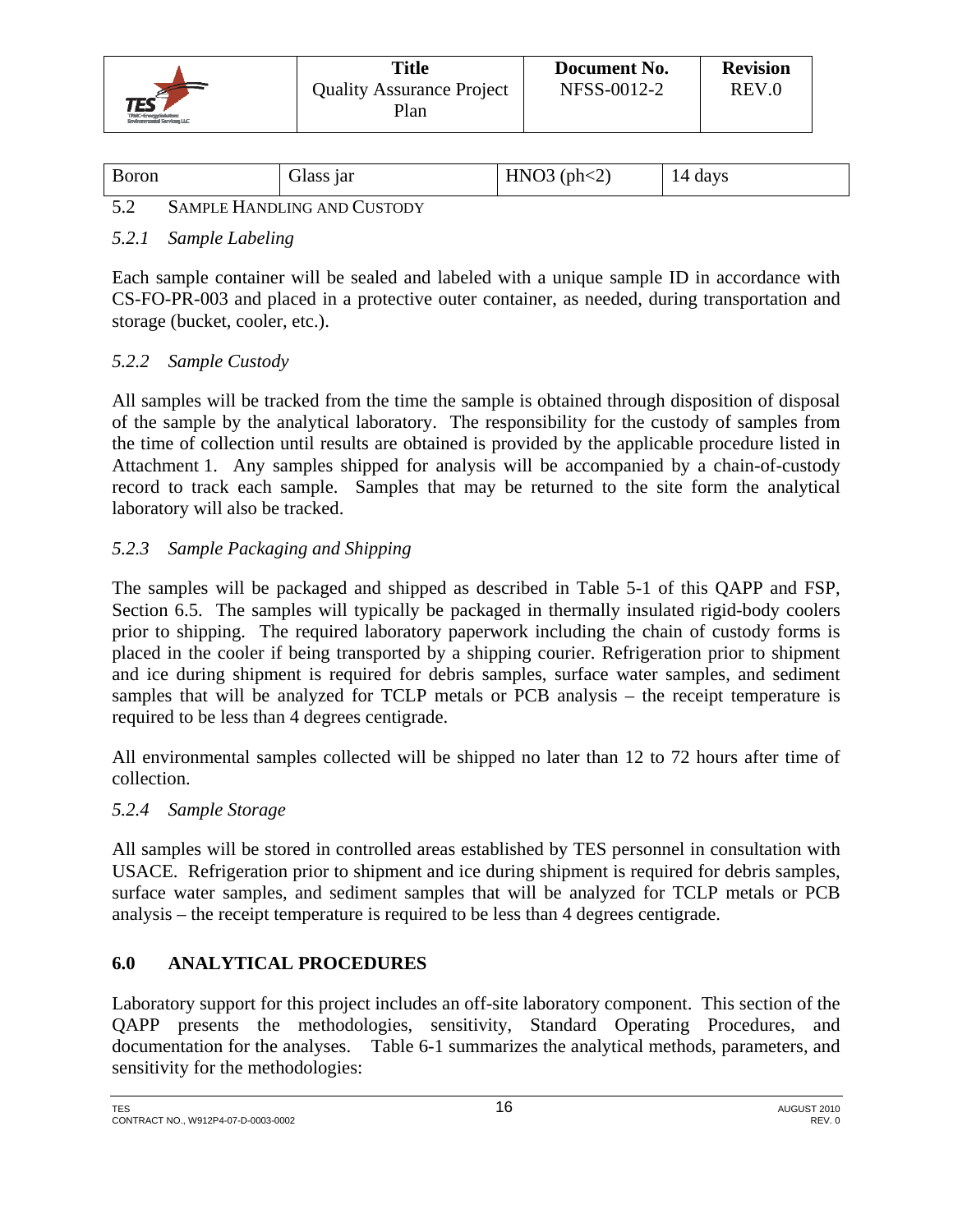

| Table 6-1 Parameters, Method, and MDC/MDL |  |  |
|-------------------------------------------|--|--|
|                                           |  |  |

| <b>Parameter</b>                                                                                                                                 | <b>Method</b>                                 | <b>MDC/MDL</b>                 |
|--------------------------------------------------------------------------------------------------------------------------------------------------|-----------------------------------------------|--------------------------------|
| Isotopic Uranium (alpha spec)                                                                                                                    | DOE EML HASL 300 U-02<br>mod (or equivalent)  | $0.5$ pCi/g                    |
| Isotopic Thorium (alpha spec)                                                                                                                    | DOE EML HASL 300 Th-01<br>mod (or equivalent) | $0.5$ pCi/g                    |
| Isotopic Plutonium (alpha spec)                                                                                                                  | DOE EML HASL 300                              | 1 pCi/g                        |
| Gamma Spectroscopy (Am-241,<br>Cs-137, Ra-2226)                                                                                                  | DOE EML HASL 300<br>4.5.2.3 (or equivalent    | 1 pCi/g                        |
| <b>TCLP</b> metals                                                                                                                               | 6010/7470                                     | Varies $(2 – 15 \mu g/L)$      |
| <b>TCLP VOCs</b>                                                                                                                                 | 8260                                          | Varies $(0.1 - 0.5 \mu g/L)$   |
| <b>TCLP SVOCs</b>                                                                                                                                | 8270                                          | Varies $(0.1 - 0.5 \mu g/L)$   |
| <b>PCB</b>                                                                                                                                       | 8082                                          | $(5 - 6.2 \,\mu g/kg)$         |
| <b>PAH</b>                                                                                                                                       | 8310                                          | Varies $(1 – 23 \mu g/kg)$     |
| <b>Boron</b>                                                                                                                                     | 6010C                                         | $20 \text{ mg/Kg}$             |
| <b>IDW</b> Water                                                                                                                                 |                                               |                                |
| <b>Parameter</b>                                                                                                                                 | <b>Method</b>                                 | <b>MDC/MDL</b>                 |
|                                                                                                                                                  |                                               |                                |
| Isotopic Uranium (alpha spec)                                                                                                                    | DOE EML HASL 300 U-02<br>mod (or equivalent)  | $0.5$ pCi/L                    |
| Isotopic Thorium (alpha spec)                                                                                                                    | DOE EML HASL 300 Th-01<br>mod (or equivalent) | $0.5$ pCi/L                    |
| Isotopic Plutonium (alpha spec)                                                                                                                  | DOE EML HASL 300                              | 1 pCi/L                        |
| Gamma Spectroscopy (Am-241,<br>Cs-137, Ra-226)                                                                                                   | DOE EML HASL 300<br>4.5.2.3 (or equivalent    | 10 pCi/L (based on Cs-<br>137) |
| Metals: arsenic, boron,<br>cadmium, chromium, copper,<br>cyanide, lead, mercury,<br>molybdenum, nickel,<br>phosphorus, selenium, silver,<br>zinc | EPA 200.7 (or equivalent)                     | Varies ( $1 - 15 \mu g/L$ )    |
| Total dissolved solids                                                                                                                           | SM 2540 D (or equivalent)                     | $1.2 \text{ mg/L}$             |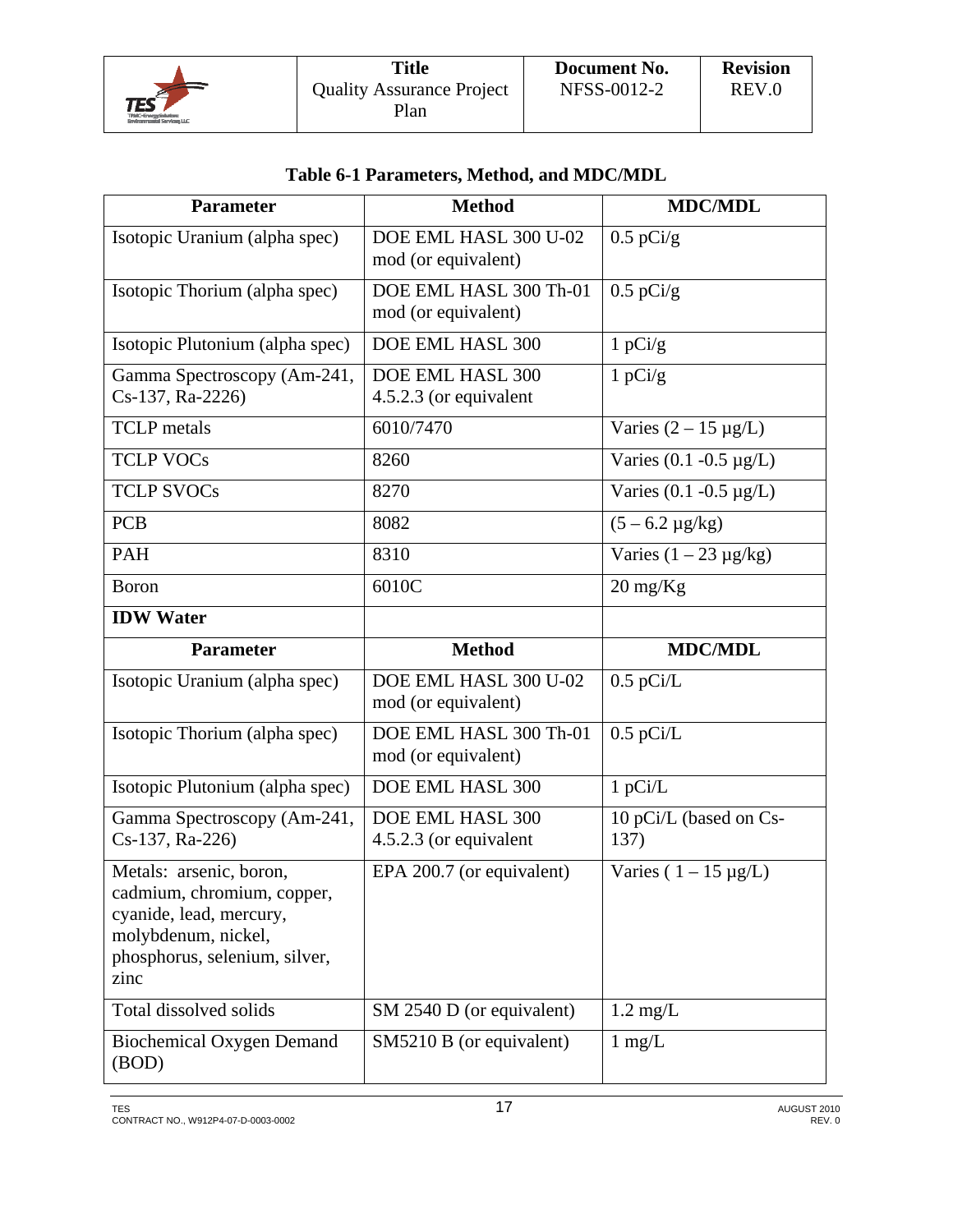

| Title                            | Document No. | <b>Revision</b> |
|----------------------------------|--------------|-----------------|
| <b>Quality Assurance Project</b> | NFSS-0012-2  | REV.0           |
| Plan                             |              |                 |

| <b>PAH</b> | 8310  | Varies ( $0.01 - 0.5 \mu g/L$ ) |
|------------|-------|---------------------------------|
| Boron      | 6010C | $100 \mu g/L$                   |

*a The results for each analysis will be reported regardless of the MDL/MDC. All reported values that are less than the MDL/MDC will be noted as such.* 

## 6.1 METHODS AND DETECTION LIMITS

All debris and water samples analyzed by the off-site laboratory, including associated QA/QC samples, will be analyzed using the the methods specified in Table 6-1 unless otherwise specified and agreed upon with the USACE.

## 6.2 STANDARD OPERATING PROCEDURES

All off-site analytical testing will be performed by the laboratories listed in the FSP. Both Test America and GEL are Department of Defense (DoD) Environmental Laboratory Accreditation Program (ELAP) accredited. Documentation of accreditation is provided with this QAPP. All laboratories will be compliant with the DoD Quality Systems Manual (QSM), Version 4.1, April 2009. All laboratory personnel will be familiar with the principles provided in the Multi-Agency Radiological Laboratory Analytical Protocols Manual (MARLAP).

6.3 DOCUMENTATION OF SURVEYS AND FIELD ACTIVITIES

Records of surveys will be documented and managed in accordance with the applicable procedure listed in Attachment 1. Each survey measurement will be identified by the date, technician, instrument type and serial number, detector type and serial number, location code, type of measurement, mode of instrument operation, and QC sample number, as applicable.

The field data collected will be managed using forms and field log books. Laboratory data will be summarized in a manner that provides efficiency in data reduction, tabulation, and evaluation. All samples and measurements taken during the project will be identified by source, type, and sample location.

All information pertinent to the field investigative activities, including field instrumentation calibration data will be recorded in field logbooks. All field logbooks will be submitted with the draft Project Report to the USACE.

During field sampling activities, a log will be generated to describe the event and observations while collecting the samples. Information will be recorded directly in the field without transcribing from a field book or other document. All logs generated during the project will contain the following information, as appropriate:

Unique sample identification number noted on a sketch map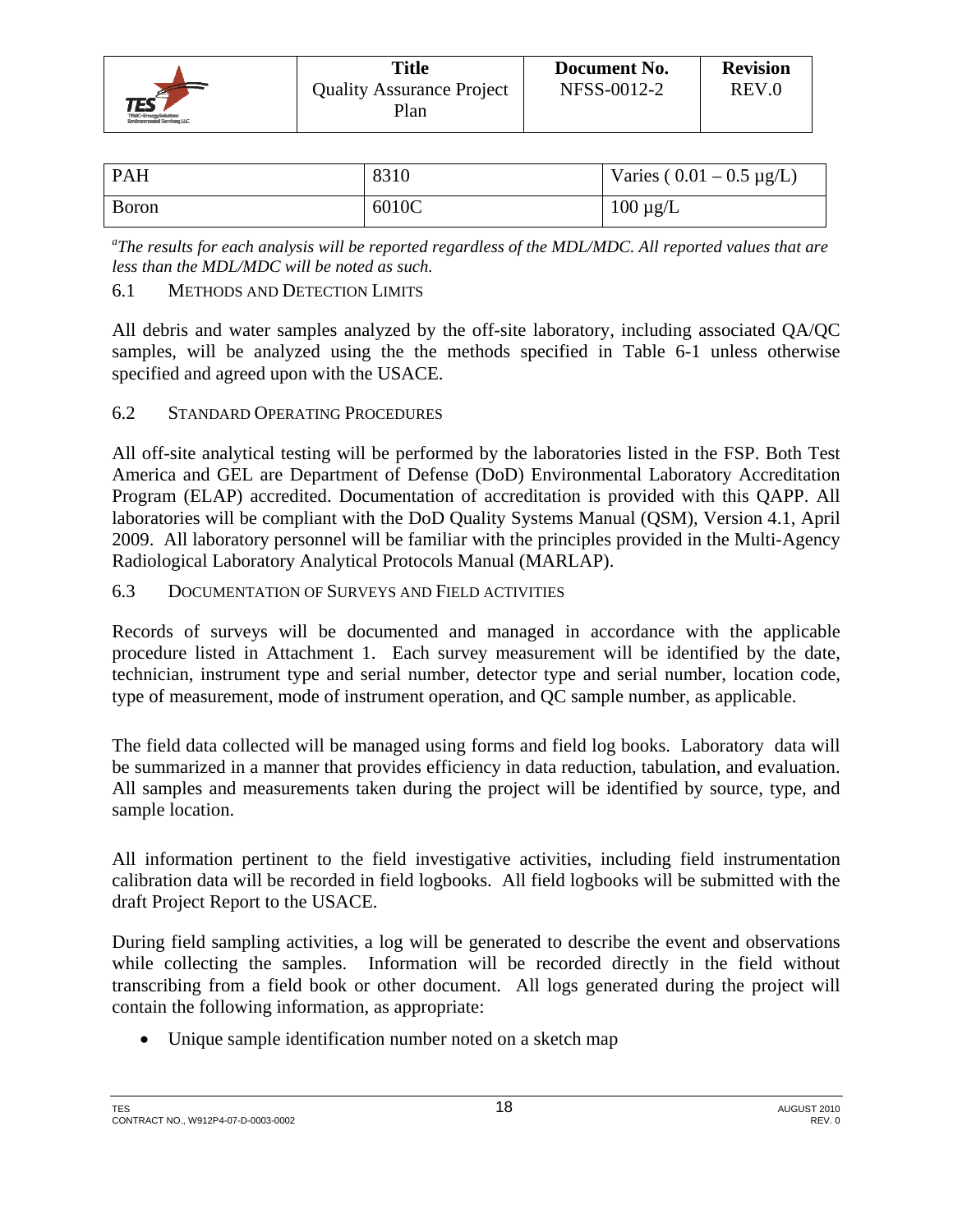

- Description of sample collected, location, material type/matrix, the parameters to be analyzed, etc.
- Dates and times for the start and completion of the sample collection

## **7.0 CALIBRATION PROCEDURES AND FREQUENCY**

Survey instruments, counting devices and other equipment used for radioactivity detection and measurement will be maintained according to CS-FO-PR-002, and as described in Section 3.4 of the FSP.

## **8.0 QUALITY ASSURANCE AND QUALITY CONTROL SAMPLES**

#### 8.1 FIELD SAMPLES

The TES project team will ensure that quality control checks (field duplicates, and MS/MSD samples) are performed on measurements and sample analyses, to include those collected as defined by the APP for health and safety. The frequency of these quality control checks will be 10% (1 in 10), 5%, and 5% for field duplicates and MS/MSD samples. All samples packaged for off-site analytical testing will comply with the individual lab's specific procedures and requirements for test and sample type. All off-site laboratory Quality Control Plans will be reviewed to ensure compliance with the most recent DoD QSM, ver. 4.1 (2009). Field duplicate and MS/MSD samples will be analyzed at the same off-site analytical laboratory. Smears for removable activity and airborne samples will be counted on-site with 5% of those recounted as duplicate analysis of the on-site counting system.

## **9.0 CALCULATION OF DATA QUALITY INDICATORS**

Data Quality Indicators (DQIs) are used to monitor and ensure that the data generated are adequate for their intended use. In order to assess the quality of field and laboratory data generated during this project, six measurement performance criteria or DQIs, will be evaluated including: precision, accuracy/bias, representativeness, comparability, completeness, and sensitivity. These six performance criteria indicate the qualitative and quantitative degree of quality associated with measurement data.

Quality Control samples used to monitor DQIs include field duplicates, laboratory duplicates, and matrix spike duplicates to monitor precision; and matrix spike samples, laboratory control samples, and instrument blanks to monitor accuracy/bias.

#### 9.1 PRECISION

The definition of precision is taken from International Organization of Standardization (ISO) 3534-1 "… the closeness of agreement between independent test results obtained under stipulated conditions." The TES project team will use measurement results of field and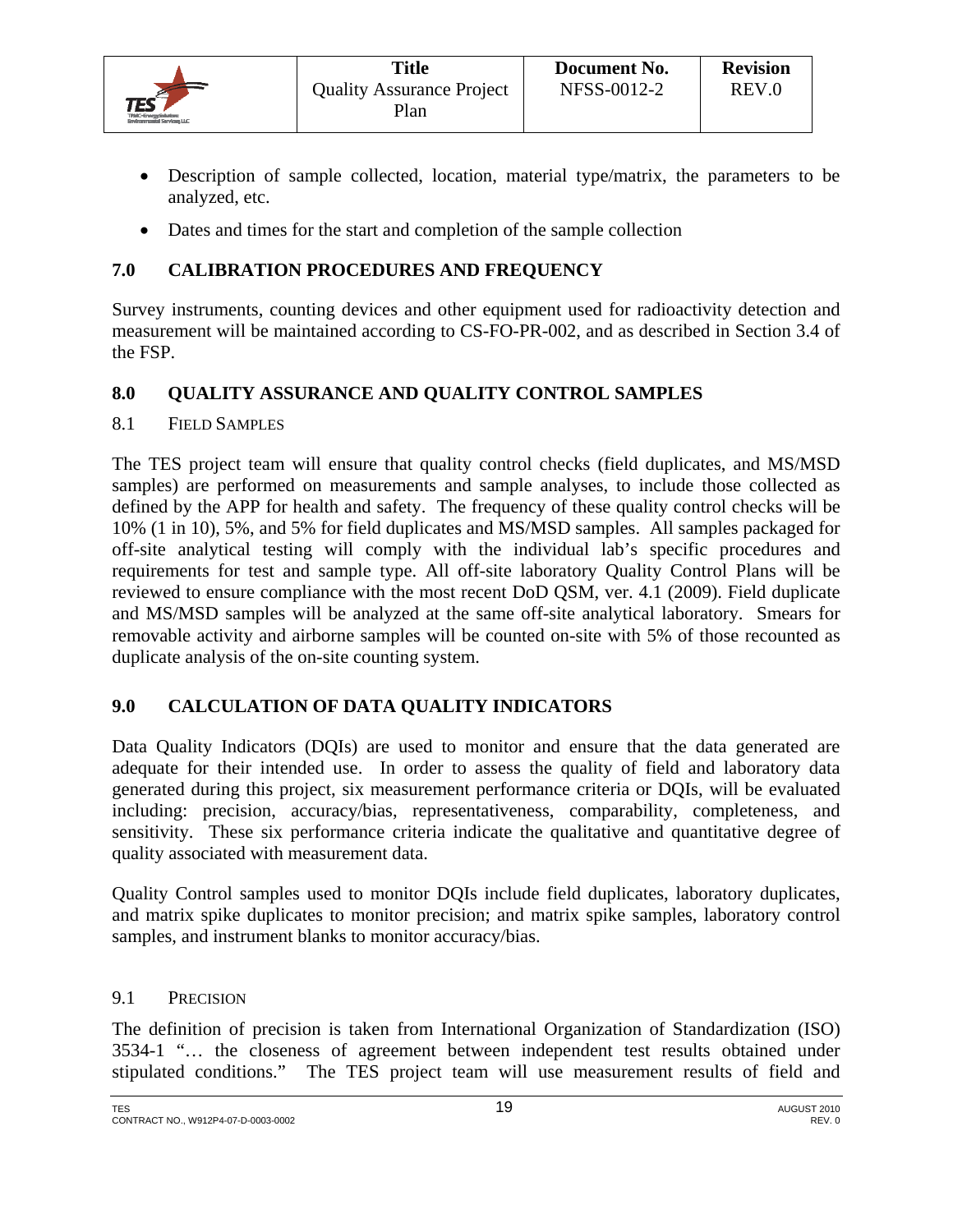|                                                            | Title                            | Document No. | <b>Revision</b> |
|------------------------------------------------------------|----------------------------------|--------------|-----------------|
| $\mathcal{I}\mathsf{ES}^{\mathscr{E}}$                     | <b>Quality Assurance Project</b> | NFSS-0012-2  | REV.0           |
| TPMC-Energyfinkelaw:<br><b>Environmental Services, LLC</b> | Plan                             |              |                 |

laboratory duplicates and split samples to assess precision. Field duplicates are two separate samples collected in the same vicinity and used to assess sampling precision. Laboratory duplicates are two measurements of the same sample and are used to assess analytical precision.

The relative percent difference is used to evaluate the precision of two measurements and is referred to simply as RPD. When the analyte is detected at concentrations that are at least five (5) times the MDL, the RPD should not exceed 30% for both field and analytical samples. The RPD is calculated as shown below:

$$
RPD = \frac{|S_1 - S_2|}{S_1 + S_2} \times 200
$$
 (Equation 9-1)

Where:

 $S_1$  = the value for the primary sample and/or measurement, and

 $S_2$  = the value for the duplicate sample.

## 9.2 ACCURACY

Accuracy is defined as the closeness of agreement between a "true" or reference value and an associated measurement result. Data logging instruments and associated detectors, smear counters, and other instruments, including the on-site and off-site instrumentation, are calibrated using National Institute of Standards and Technology (NIST) traceable sources and calibration equipment. Daily source checks using NIST traceable sources are used daily to verify instrument response.

Samples spiked with a known concentration of a constituent are the most common measures of accuracy in analytical laboratories. Laboratory control samples (LCS) are prepared by spiking laboratory reagent water with a known concentration and comparing the final result against this value to determine the percent recovery. LCS ranges will comply with the appropriate tables located within Appendix G of the DoD QSM, ver. 4.1 (2009).

A matrix spike (MS) is an environmental sample to which known concentrations of analytes have been added and will be used to ensure accuracy. The matrix spike is taken through the entire analytical procedure and the recovery of the analytes calculated. Results are expressed as percent recovery of the known amount spiked. The matrix spike is used to evaluate the effect of the sample matrix on the accuracy of the analysis. MS levels will comply with the appropriate ranges set forth in the tables located within Appendix G of the DoD QSM, ver. 4.1 (2009).

Method blanks are used to assess possible contamination during the preparation and processing steps. The method blank will be processed by the off-site laboratory along with and under the

TES AUGUST 2010  $20$  and  $20$ CONTRACT NO., W912P4-07-D-0003-0002 REV. 0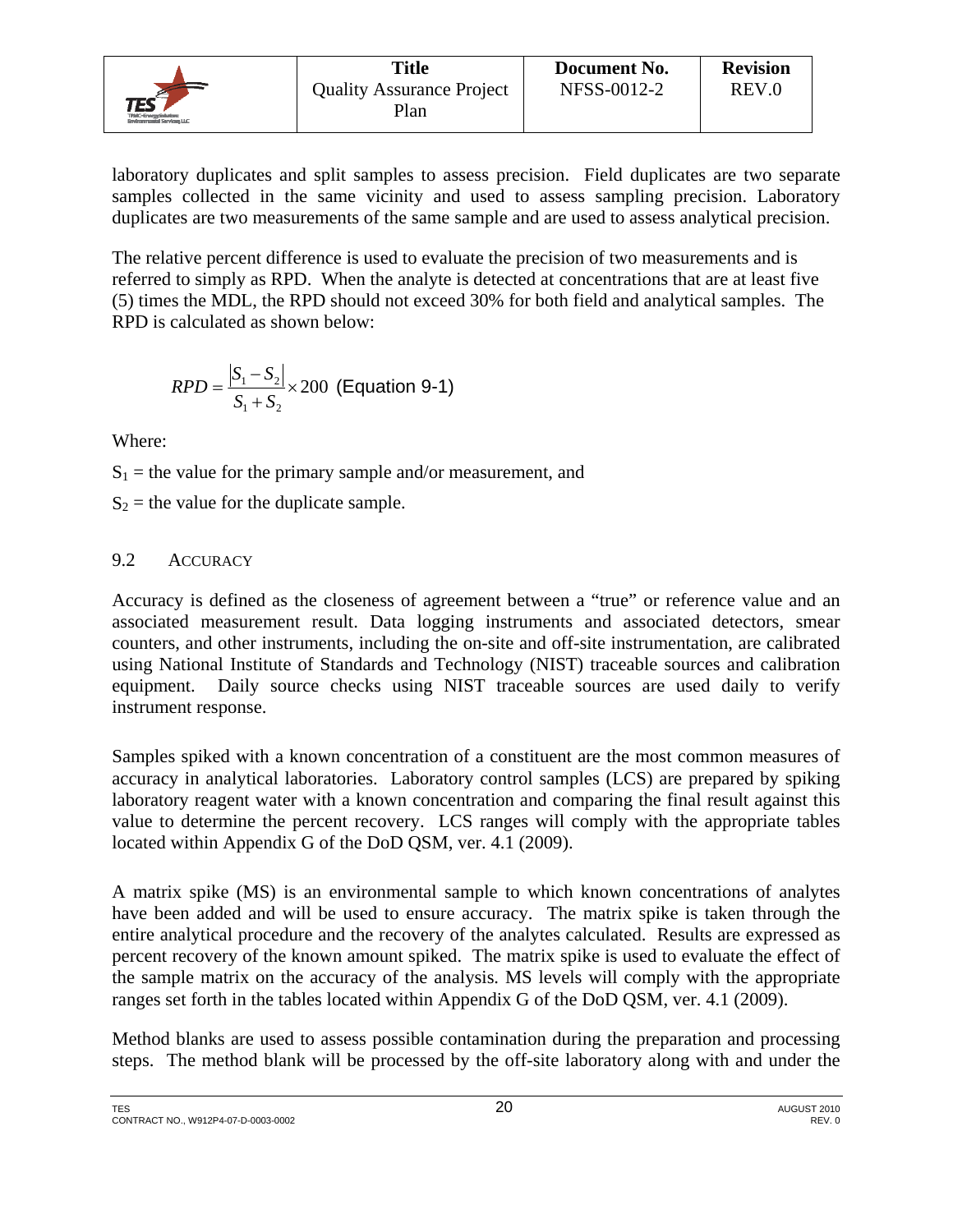

same conditions as the associated samples to include all steps of the analytical procedure. Method blanks will be considered acceptable if analytes are reported as less than the detection limits.

#### 9.3 REPRESENTATIVENESS

Representativeness is defined as a measure of the degree to which data accurately and precisely represent a characteristic of a population. Representativeness will be satisfied by ensuring that proper sampling techniques were employed, proper analytical procedures were followed, samples were maintained at proper temperatures as appropriate, and that holding times specific to each parameter were adhered to in the laboratory.

#### 9.4 COMPLETENESS

Completeness is defined as the percentage of valid data points relative to total possible data points. Because the sampling approach is prescriptive rather than being based on a statistical design, the number of valid data points may be equal to the total possible data points, baring incident within the lab that negates sample . In the event a planned survey sampling location cannot be obtained, the location may be offset with approval of the USACE. In the rare instance that an analytical analysis cannot be completed, a resolution will be presented to the USACE for approval.

#### 9.5 COMPARABILITY

Comparability is defined as a qualitative term that expresses the confidence that two data sets can contribute to a common analysis and interpolation—whether two data sets can be considered equivalent in regard to the measurement of a specific variable or groups of variables. Comparability is established via the same qualitative methods used for ensuring representativeness plus the use of conventional and standard units for reporting. The selected off-site laboratory participates regularly in laboratory intercomparison studies wherein blind samples are supplied to a group of participating laboratories (NELAP and DoD ELAP accreditation).

#### 9.6 SENSITIVITY

The instruments and analytical methods sensitivity are defined in Table 6-1 of this QAPP.

## **10.0 DATA QUALITY ASSESSMENT**

All radiological field data will be reviewed by the Senior Health Physicist to ensure that the data were collected per the SAP and that all instrumentation used was in calibration and acceptably passed QC measurements. The review will be documented on the field forms and/or in the project logbook, with the individual's signature documenting the review.

All laboratory data will undergo two levels of review. The first level of review is performed at the laboratory. Laboratory analyses will be assessed for compliance with required precision,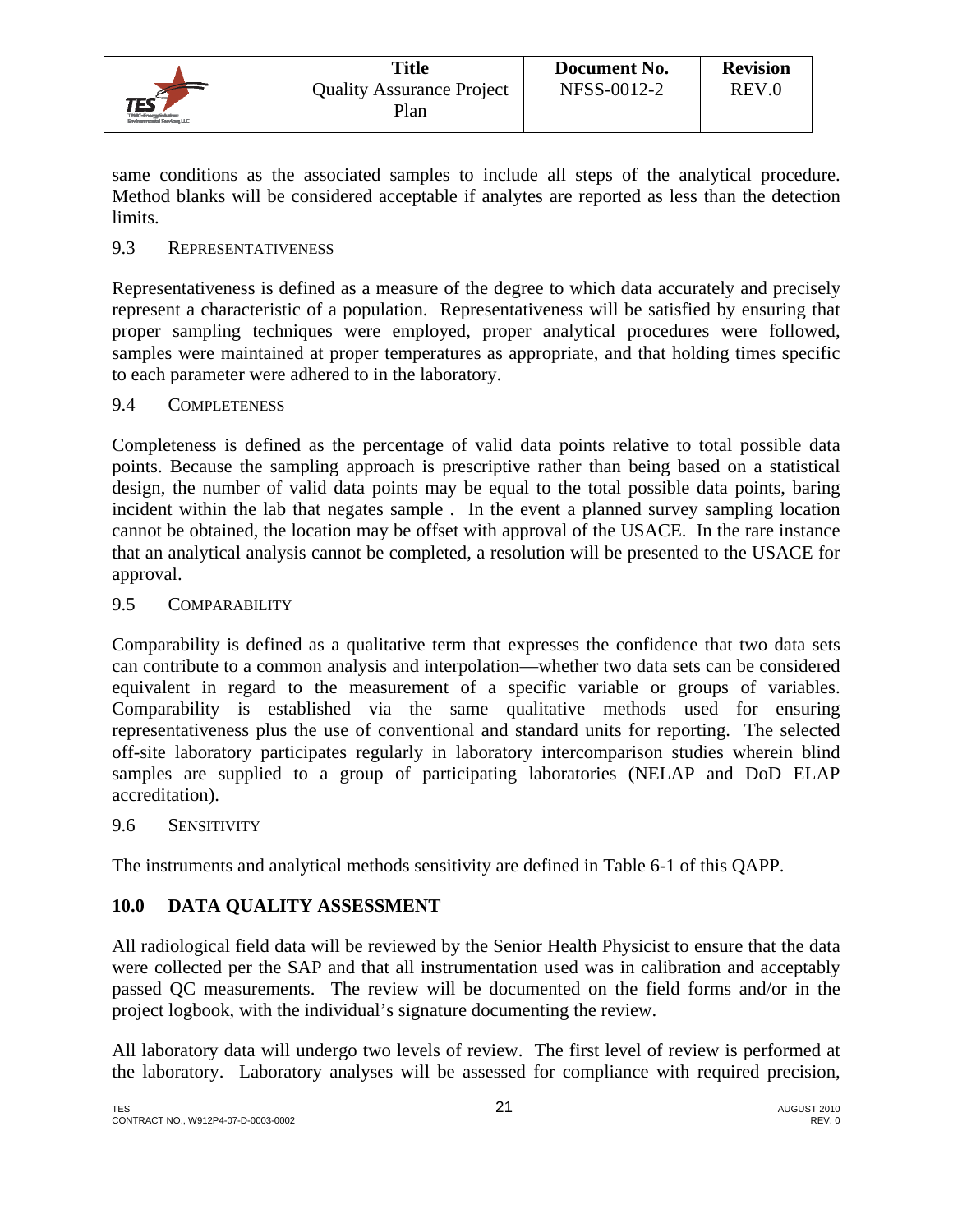

accuracy, completeness, and sensitivity. Data qualifiers will be added or applied electronically when acceptance criteria were not met and corrective action was not successful, or corrective action was not performed. Analytical batch comments will be added in a case narrative to explain any non-conformance or other issues.

Upon receipt of the laboratory data, the Project Manager or designee will perform the second level of review to evaluate completeness by ensuring that all requested samples were analyzed and reported. Any QC deficiencies documented in the laboratory case narrative will be reviewed, with significant problems evaluated on a case by case basis to determine their impact upon project DQOs. All laboratory data will also be evaluated for holding time compliance (as applicable), blank contamination, and field duplicate precision.

## **11.0 CORRECTIVE ACTION PROCEDURES**

Corrective actions may be required for two major types of problems: radiation survey equipment problems and noncompliance with the data quality indicators. Equipment problems may be identified during the performance of a survey or during the data review. All correction actions will be evaluated and accepted by the USACE prior to implementation.

## 11.1 CORRECTIVE ACTION METHODS

Most data problems identified will not require a Deficiency Report. If more data are needed to complete a survey package or to make up for data that was invalid, additional data may be collected and noted in the survey package documentation without generating a DR. Identifying data discrepancies during the review process and obtaining additional data as needed is part of the data review and validation process to ensure enough data are obtained.

Corrective actions either with or without DR documentation may include:

- Repeating measurements to check the data.
- Re-calibrating the equipment and obtaining additional data.
- Checking the calibration.
- Modifying the survey method including documentation and notifications.
- Stopping work (if necessary).

## 11.2 CORRECTIVE ACTION REPORTS AND REVIEW

Corrective actions will be implemented and documented. Project personnel will initiate corrective actions only after communication through the Site Safety and Health Officer, TES Site Manager, and TES Project Manager. The Site Safety and Health Officer will be responsible for assessing suspected problems to make a decision based on the potential for the situation to impact the quality of the data. When it is determined that the situation warrants a reportable nonconformance and corrective action, then a DR will be initiated by the Site Safety and Health

TES AUGUST 2010  $22$  and  $22$  and  $21$  and  $22$  and  $21$  and  $21$  and  $21$  and  $21$  and  $21$  and  $21$  and  $21$  and  $21$  and  $21$  and  $21$  and  $21$  and  $21$  and  $21$  and  $21$  and  $21$  and  $21$  and  $21$  and  $21$  and  $21$  an CONTRACT NO., W912P4-07-D-0003-0002 REV. 0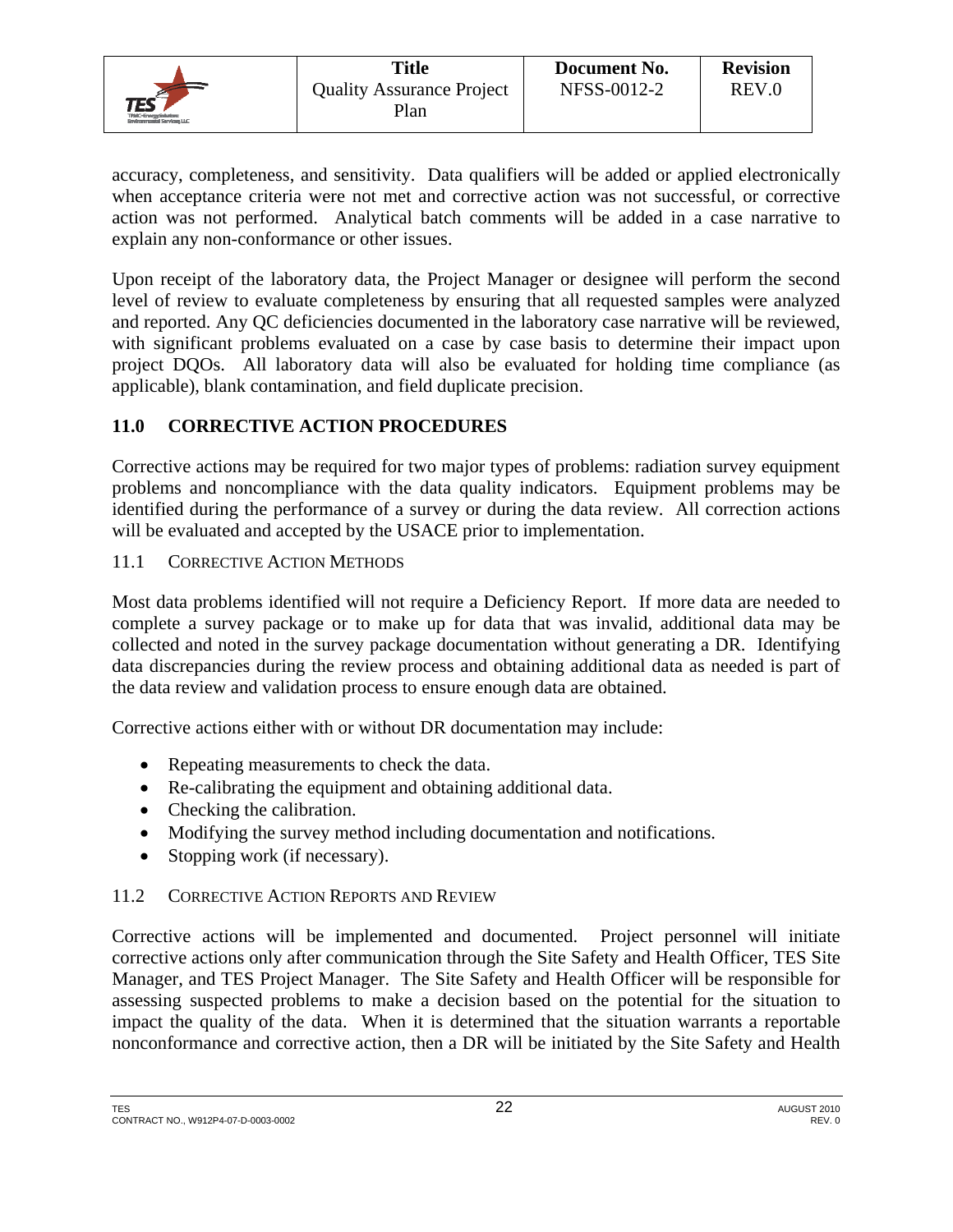

Officer and reviewed by the TES Site Manager and TES Project Manager in accordance with the applicable procedure as listed in Attachment 1.

The Site Safety and Health Officer will be responsible for ensuring that corrective action for any nonconformance is initiated by

- Evaluating the reported nonconformance;
- Controlling work on nonconforming items;
- Determining disposition or action to be taken;
- Reviewing CRs and corrective actions taken; and
- Ensuring that CRs are included in the final documentation project files.

## **12.0 DATA COLLECTION, REDUCTION, AND REPORTING**

#### 12.1 FIELD MEASUREMENTS AND SAMPLE COLLECTION

Raw data from field measurements and sample collection activities will be reduced and summarized. The methods of data reduction will be documented.

The RSO or designee is responsible for review of all field measurement and sample data. This includes verifying the description and measurement locations, verifying that all field instrument calibration requirements have been met, verifying that all field QC data met the required frequencies and criteria goals, and verifying that all data are entered and reported accurately.

## 12.2 LABORATORY SERVICES

The off-site laboratories will perform analytical data reduction culminating in the issuance of hard copies and EDDs of the analytical data. The QA officer for the off-site laboratories is responsible for assessing the data quality and for informing TES of any data which is unacceptable or which requires caution on the part of the data user in terms of its reliability.

The data review process will include identification of any suspect data or data omissions. Decisions to repeat sample collection and analyses may be made by the RSO based on the extent of the deficiencies and their importance in the overall context of the project. The off-site laboratories will provide flagged data to include items such as the required MDC not achieved<sup>2</sup>. The off-site laboratories will prepare and retain full analytical and QC documentation for the project.

1

 $2<sup>2</sup>$  It is acceptable when there is significant activity in the sample for not achieving the MDC listed in Table 6-1. The MDC is applicable for a blank sample.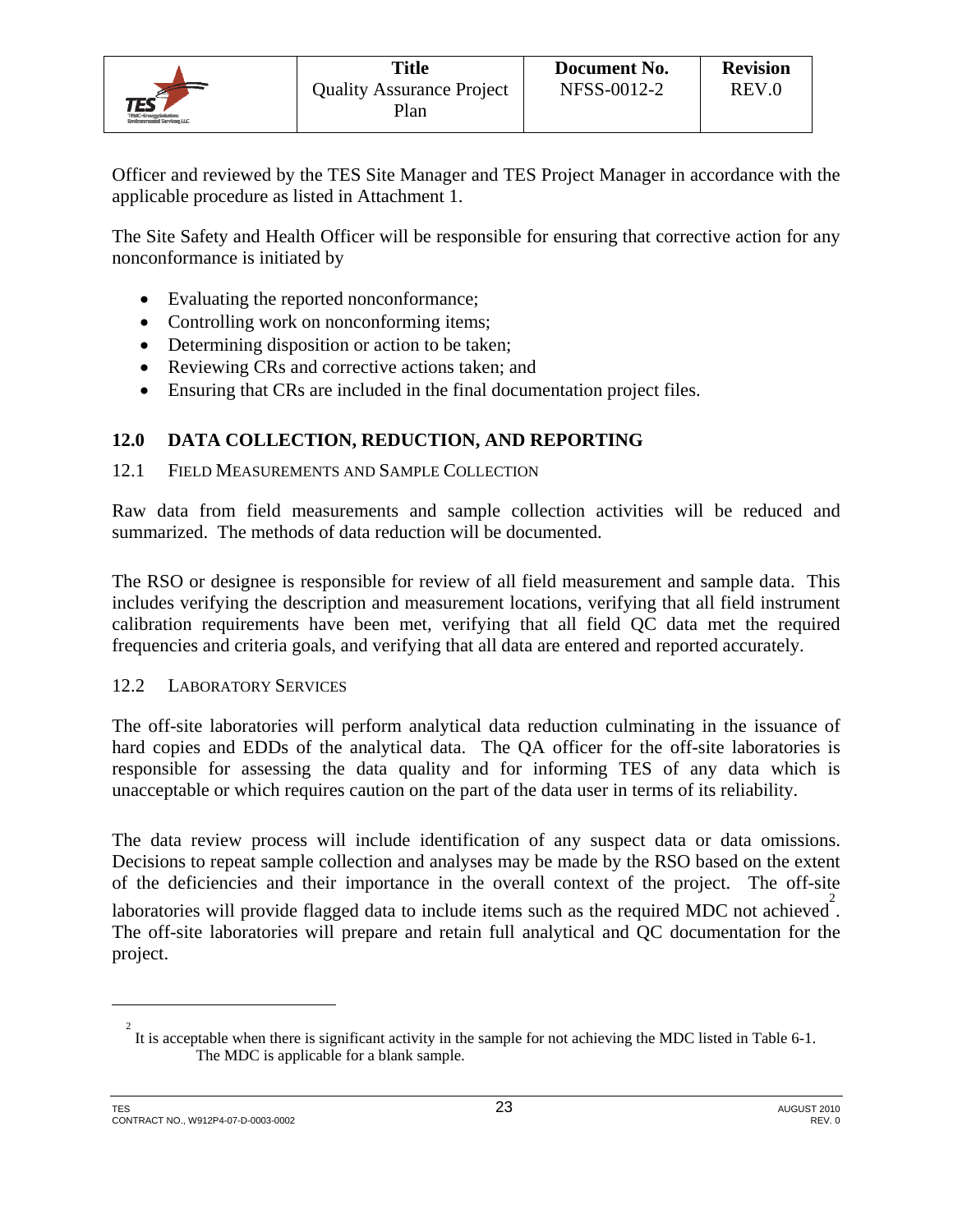

The off-site laboratories will provide the following information in each analytical data package consistent with the reporting requirements defined in the DoD QSM:

- Cover sheets listing the samples included in the report and narrative comments describing problems encountered in analysis;
- Tabulated results of the parameters (e.g. radionuclides) identified and quantified;
- The combined standard uncertainty result for radiological analyses and associated spiked samples (LCS, MS, MSD);
- The calculated critical level  $(L_c)$  based on MARLAP and all initial and continuing calibration and background information for radiological analyses; and
- Analytical results for QC sample spikes, sample duplicates, initial and continuous calibration verifications of standards and blanks, and other QC measurements.

The off-site laboratory will provide electronic data deliverable (EDD) using a data management system that is fully documented as compliant with the USEPA Good Automated Laboratory Practices (GALP) requirements (EPA 2185). Electronic data will be error-free and in complete agreement with the hard copy data. The EDD will be in MS Excel format as either an .xls or .csv file and will include the following fields as applicable at a minimum:

- Sample ID;
- $\bullet$  Lab ID:
- Sample type (normal, dup, LCS, Blank, etc.);
- Matrix:
- Collection, extraction and analysis dates;
- Method of analysis;
- Sample Delivery Group Number (SDG #);
- Batch Number;
- CAS number;
- Compound/Element/Isotope;
- Sample result;
- Total uncertainty;
- Units;
- Lab qualifier;
- MDA/MDL;
- Dilution factor:
- LCS and MS/MSD calculated % recoveries with control limits; and
- Lab duplicate and MS/MSD calculated RPDs with control limits.

All data files, as well as the laboratory report in searchable PDF format, will be provided on a CD-ROM accompanying the hardcopy data reports.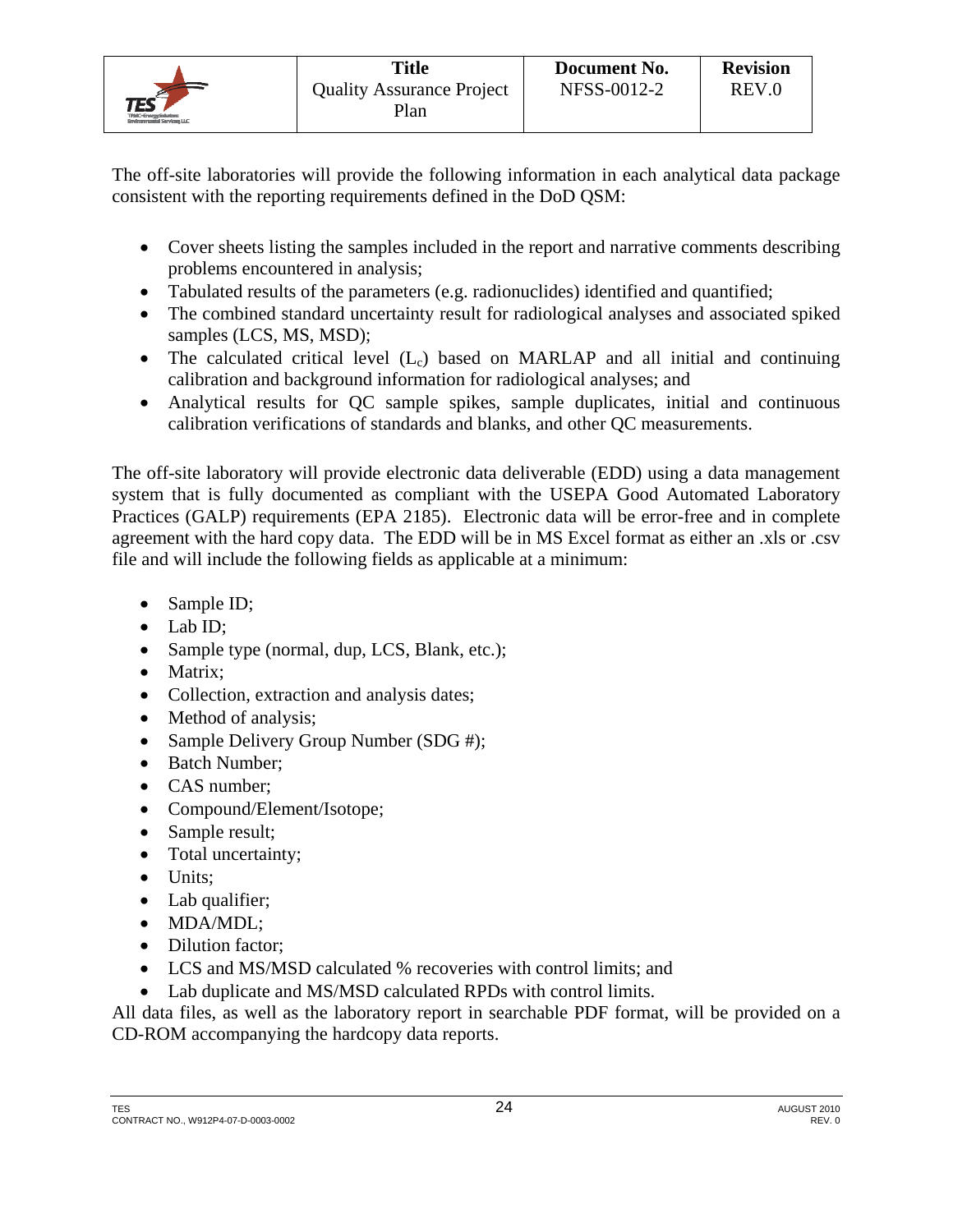

## **13.0 PREVENTATIVE MAINTENANCE**

13.1 FIELD INSTRUMENTS AND EQUIPMENT

All field instrumentation and detectors used for the remediation survey activities will be maintained in accordance with manufacturer's specifications and the requirements of CS-FO-PR-002.

#### **14.0 REFERENCES**

U.S. Army Corps of Engineers (USACE). *Scope of Work,* Building 401 Demolition, *Niagara Falls Storage Site, October 2009*.

U.S. Department of Defense (DoD). *Quality Systems Manual for Environmental Laboratories*, Final Version 4.1, April 2009.

U.S. Nuclear Regulatory Commission. NUREG-1576, Multi-Agency Radiological Laboratory Analytical Protocols Manual (MARLAP); July 2004.

U.S. Army Corps of Engineers EM 200-1-3, Engineering and Design - Requirements for the Preparation of Sampling and Analysis Plans, February 2001.

## **15.0 APPENDICES**

- A. QAP Applicability Form
- B. Project Quality Plan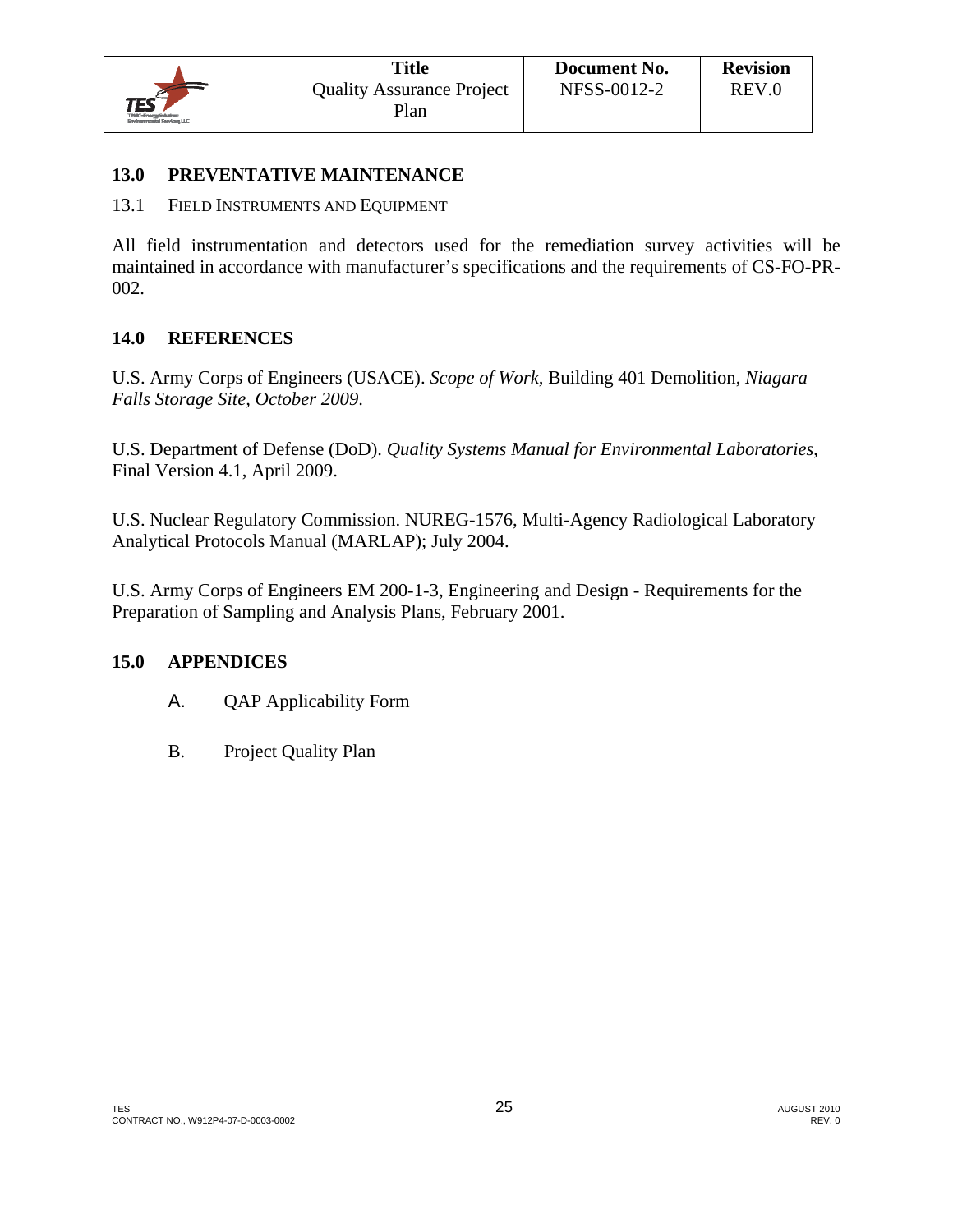

#### APPENDIX A, QAP APPLICABILITY FORM

| Project:<br>Niagara Falls Storage Site Building 401<br>Demolition |                                         | <b>Contract No.</b> | W912P4-07-D-<br>0003-0002 |
|-------------------------------------------------------------------|-----------------------------------------|---------------------|---------------------------|
| <b>Client:</b>                                                    | <b>USCAE Buffalo District</b>           |                     |                           |
|                                                                   | <b>Quality Assurance Plan Criterion</b> | <b>Applicable</b>   | <b>Not Applicable</b>     |
|                                                                   | <b>Ouality Program</b>                  |                     |                           |
| າ                                                                 | Personnel Oualification and Training    |                     |                           |
|                                                                   | <b>Ouality Improvement</b>              |                     |                           |
|                                                                   | Documents and Records Management        |                     |                           |
|                                                                   | <b>Work Process</b>                     |                     |                           |
| 6                                                                 | Design                                  |                     |                           |
|                                                                   | Procurement of Items and Services       |                     |                           |
| 8.                                                                | Inspection and Acceptance Testing       |                     |                           |
| 9.                                                                | <b>Management Assessment</b>            |                     |                           |
| 10.                                                               | Independent Assessment                  |                     |                           |

Prepared By: \_\_\_\_\_\_\_\_\_\_\_\_\_\_\_\_\_\_\_\_\_\_\_\_\_ Date:\_\_\_\_\_\_\_\_

Project Manager

REVIEW BY QAM or QAD (Check appropriate block(s):

\_\_\_\_ Concur with indicated applicability \_\_\_\_\_ Additional requirements are indicated

\_\_\_\_\_ Recommendations are attached

\_\_\_\_\_\_\_\_\_\_\_\_\_\_\_\_\_\_\_\_\_\_\_\_\_\_\_\_\_\_\_\_\_\_\_\_\_\_\_ Date: \_\_\_\_\_\_\_\_\_

QAM or QAD

FINAL APPROVAL

\_\_\_\_\_\_\_\_\_\_\_\_\_\_\_\_\_\_\_\_\_\_\_\_\_\_\_\_\_\_\_\_\_\_\_\_\_\_ Date: \_\_\_\_\_\_\_\_\_\_

QAM or QAD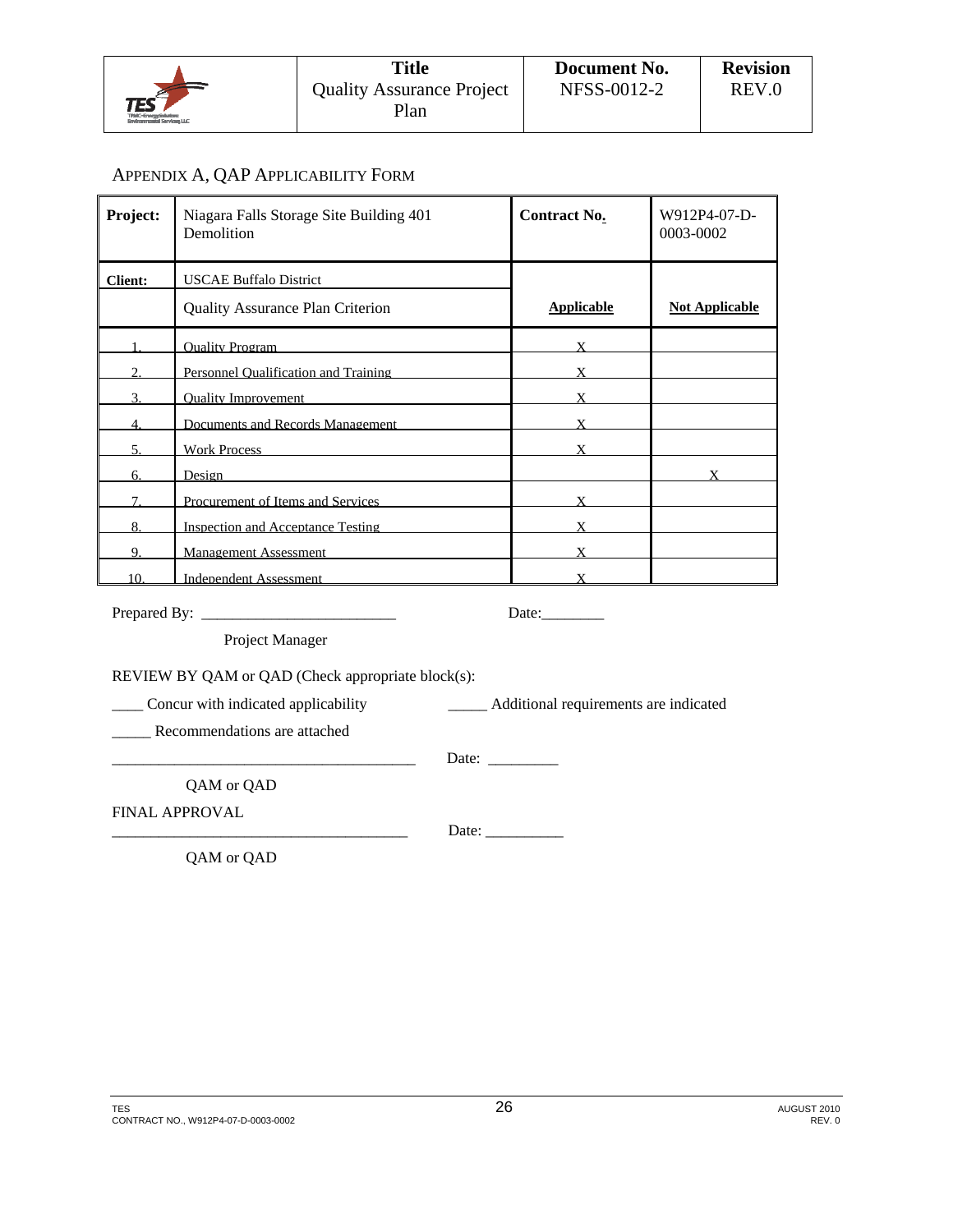

#### APPENDIX B, PROJECT QUALITY PLAN

#### **Project:** Niagara Falls Storage Site Building 401 Demolition

#### **Contract No**. W912P4-07-D-0003-0002

#### **Client:** USACE, Buffalo District

| <b>Project Description</b>                                                                                                                                                                                                                                                                                                                                                                                                                                                                                                      | <b>Applicable Section,</b>                                   | <b>Applicable</b>                                                                                                                                                                                                                                                                                                                                                              |
|---------------------------------------------------------------------------------------------------------------------------------------------------------------------------------------------------------------------------------------------------------------------------------------------------------------------------------------------------------------------------------------------------------------------------------------------------------------------------------------------------------------------------------|--------------------------------------------------------------|--------------------------------------------------------------------------------------------------------------------------------------------------------------------------------------------------------------------------------------------------------------------------------------------------------------------------------------------------------------------------------|
|                                                                                                                                                                                                                                                                                                                                                                                                                                                                                                                                 | <b>QA Plan</b>                                               | $Proceedure(s)$                                                                                                                                                                                                                                                                                                                                                                |
| Development of required work plans:<br>CQCP, Engineering Survey, Site<br>Operations Plan, Demolition Plan,<br>Accident/Prevention Plan, Site Safety and<br>Health Plan, Sampling and Analysis Plan,<br>and Waste Management, Transportation,<br>and Disposal Plan.<br>Characterization and packaging of<br>miscellaneous debris in Building 401,<br>demolition of Building 401, and adjacent<br>silos, and wastes including asbestos<br>containing material.<br>Performance of pre-and post-demolition<br>radiological surveys. | 1.0<br>2.0<br>3.0<br>4.0<br>5.0<br>7.0<br>8.0<br>9.0<br>10.0 | TPMC QIPs: 1.1, 2.1, 2.2, 2.5, 2.6,<br>2.7. 3.1, 3.2, 4.1, 4.2, 5.1, 7.1, 7.2,<br>7.3, 8.1. 8.2, 8.3, 9.1 and 10.1<br>ES procedures: CP-CHM-205, CP-<br>IN-WI-235, CS-FO-PR-001, CS-FO-<br>PR-002, CS-FO-PR-003, CS-FO-PR-<br>004, CS-FO-PR-005, CS-RS-PR-001,<br>CS-RS-PR-002, CS-RS-PR-004, CS-<br>RS-PR-004, CS-RS-PR-005, CS-RS-<br>PR-008, CS-RS-PR-010, CS-RS-PR-<br>015 |

## **QA PROGRAM PLAN EXCEPTIONS**

Section 8.0 and QIP 8.1, used for field surveillances, no quality inspections or testing planned. QIP 8.2 is used for personnel safety monitoring and only require to have Certificate of Calibrations or equivalent, controlled, and daily calibration checks conducted. QIP 8.3 to be used for three phase inspections of DFWs QIP 2.6 applicable only if additional procedures are required to be developed and QIP 2.7 applicable only if client provides controlled drawing got project team to use and are required to be controlled. QIP 7.1 applicable if required to conduct evaluation of a supplier and QIP 7.2, applicable but Energy Solutions may use their procurement system but nonconformances are to be handled using QIP 3.1 and 3.2. QIPs 9.1 and 10.1 used as appropriate to provide management oversight. ES procedures are used to provide requirements for conducting the activity. If a deficiency or nonconformance occurs, TPMC QIP 3.1 and/or 3.2 are to be followed.

Prepared by: \_\_\_\_\_\_\_\_\_\_\_\_\_\_\_\_\_\_\_\_\_\_\_\_\_\_\_\_\_\_\_ Date: \_\_\_\_\_ \_\_\_\_\_ PM

Approved by: \_\_\_\_\_\_\_\_\_\_\_\_\_\_\_\_\_\_\_\_\_\_\_\_\_\_\_\_\_\_\_ Date: \_\_\_\_\_\_\_\_\_\_\_\_\_\_\_\_

QAM or QAD

| ∼ |  |  |  |  |
|---|--|--|--|--|

TES AUGUST 2010  $27$  and  $27$  and  $27$  and  $27$  and  $27$  and  $27$  and  $27$  and  $27$  and  $27$  and  $27$  and  $27$  and  $27$  and  $27$  and  $27$  and  $27$  and  $27$  and  $27$  and  $27$  and  $27$  and  $27$  and  $27$  and  $27$  and  $27$  an CONTRACT NO., W912P4-07-D-0003-0002 REV. 0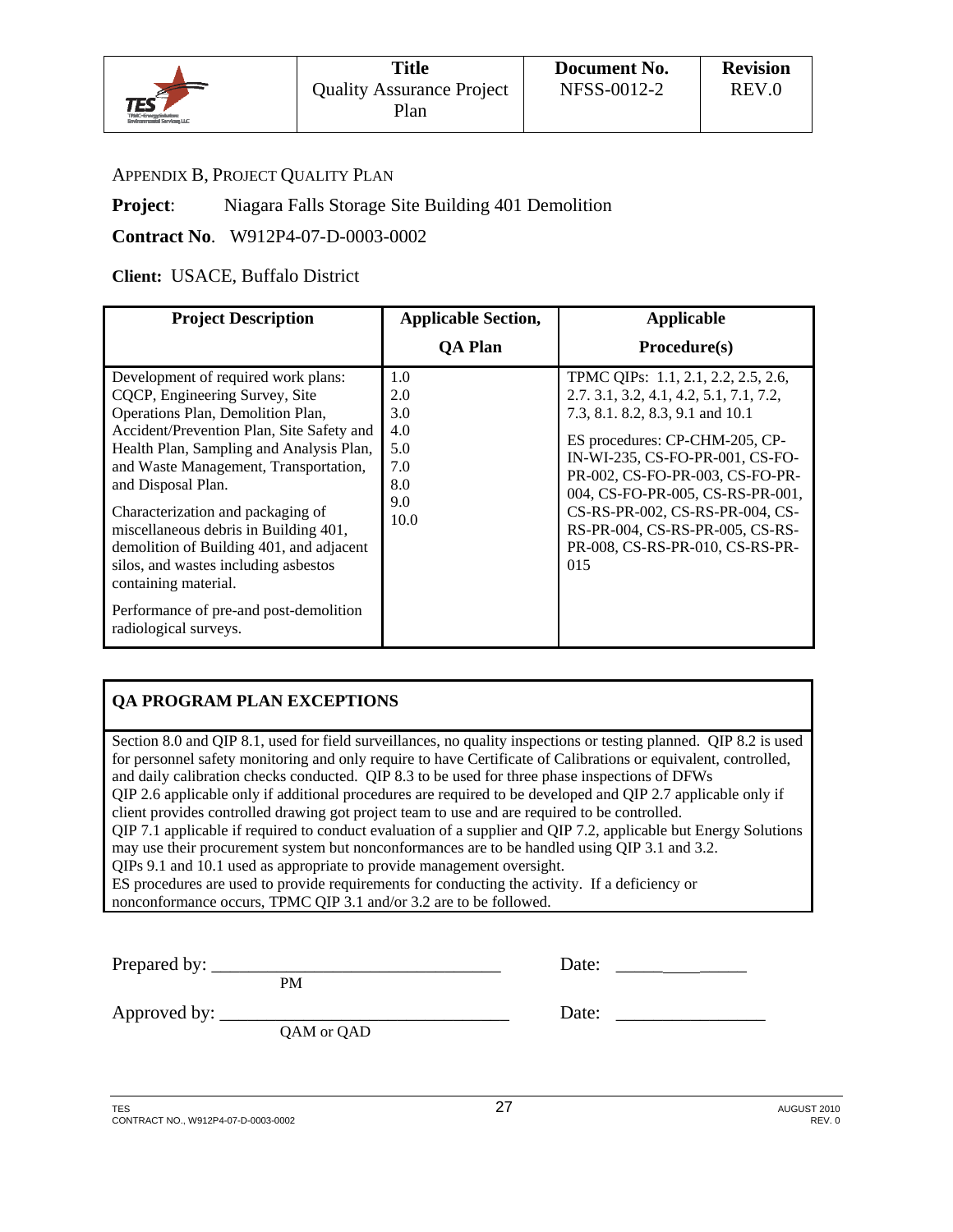|                                                                   | <b>Title</b>                             | Document No. | <b>Revision</b> |
|-------------------------------------------------------------------|------------------------------------------|--------------|-----------------|
| <b>TES</b><br>TPMC-Energyfinkeland<br>Environmental Services, LLC | <b>Quality Assurance Project</b><br>Plan | NFSS-0012-2  | REV.0           |

**ATTACHMENTS** 



222 Valley Creek Blvd., Suite 210 Phone: (610) 862-5000

Exton, PA 19341 | Fax: (610) 862-5050

18 MAY 2010

Department of the Army Buffalo District Corps of Engineers 1776 Niagara St. Buffalo, NY 14207-3199

## **Re: Approval of TPMC – EnergySolutions Environmental Services, LLC (TES) Member Company Programs and Procedures for Use in Managing and Implementing TES Projects**

Dear Mr. Steils,

TES, a joint venture LLC, operates as a Small Business Administration (SBA) certified 8(a) Small Disadvantaged Business (SDB). Its member firms, TerranearPMC, LLC and EnergySolutions each have intact and operational Program Management, Health and Safety, and Quality Assurance programs which are available for management and implementation of projects performed by the LLC.

Some procedures included in this document for performance of the Building 401 Demolition are incorporated from the TerranearPMC and EnergySolutions' programs. They have been reviewed and found to be acceptable for use in performance of this project. Therefore, project personnel are authorized to perform the work with these procedures recognizing that they carry the same force and effect and requirements for compliance as TES procedures in accordance with this approval letter.

The Quality Assurance Program procedure is among the documents provided, and as such, will govern the management and oversight of quality activities for the project. This procedure requires the preparation of a site-specific Quality Control Plan for each project implemented under the program. The Quality Control Plan prepared for this project meets this requirement.

Sincerely,

President TPMC- EnergySolutions Environmental Services

Enclosures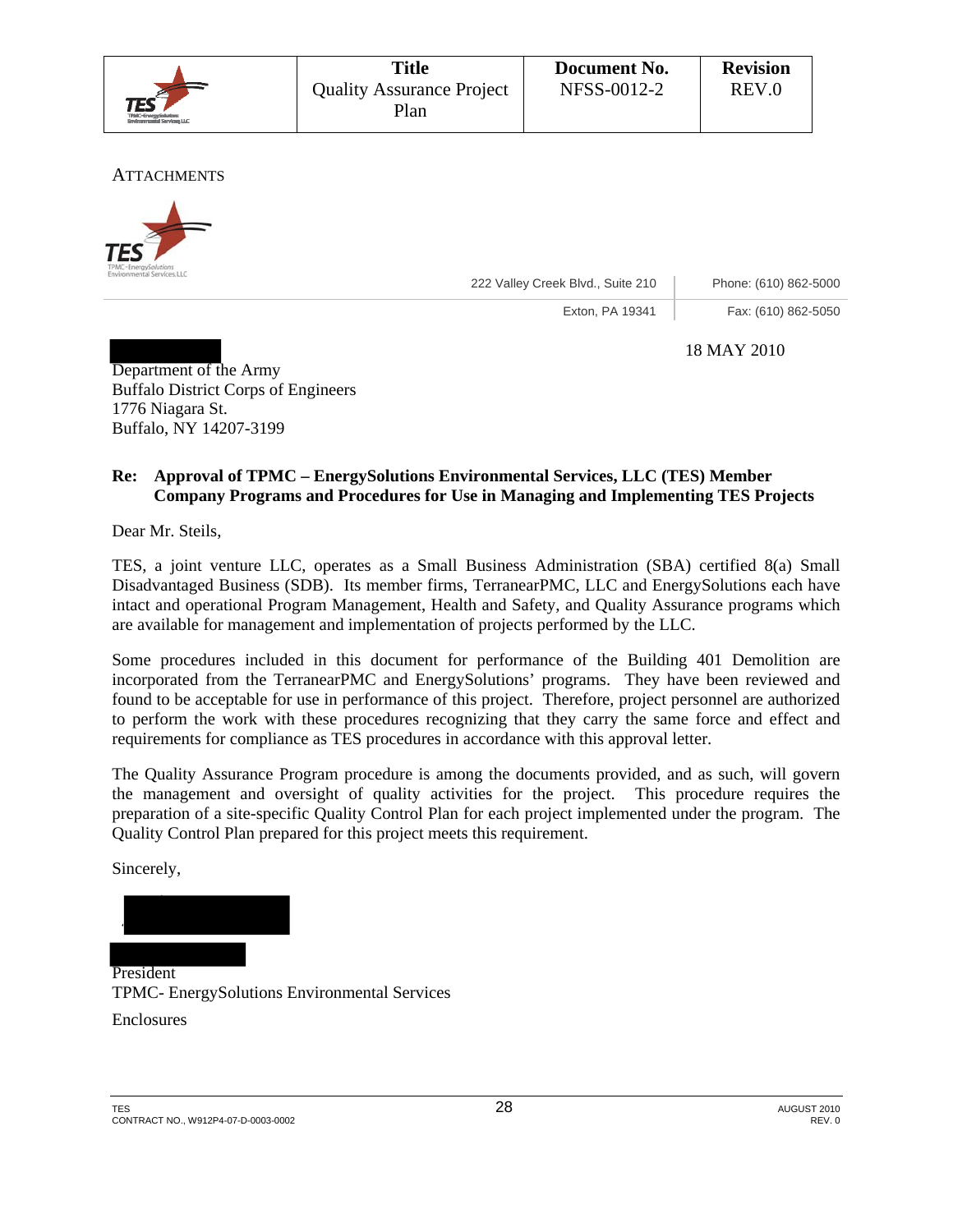

## ATTACHMENT 1 PLANS AND PROCEDURES

The following is a list of the applicable plans and procedures that will be employed in the safe completion of this project

| <b>Procedure Number</b> | <b>Procedure Title</b>                                                                                        |
|-------------------------|---------------------------------------------------------------------------------------------------------------|
| <b>TPMC</b>             |                                                                                                               |
| QAP                     | TPMC Corporate Quality Assurance Plan                                                                         |
| QIP 1.1                 | Organization and Responsibilities                                                                             |
| QIP 2.1                 | <b>Indoctrination and Training</b>                                                                            |
| QIP 2.2                 | Procedural Compliance                                                                                         |
| QIP 2.5                 | QA Program Administration Document Development                                                                |
| QIP 2.6                 | Procedure Development                                                                                         |
| QIP 2.7                 | Control of Instructions and Drawings                                                                          |
| QIP 3.1                 | <b>Control of Nonconformances</b>                                                                             |
| QIP 3.2                 | Control of Significant Conditions Adverse to Quality                                                          |
| QIP 4.1                 | <b>Document Control</b>                                                                                       |
| QIP 4.2                 | Records Management                                                                                            |
| QIP 5.1                 | Material Control, Care, and Maintenance                                                                       |
| QIP 7.1                 | Supplier and Subcontractor Assessment                                                                         |
| QIP 7.2                 | Procurement and Control of Purchased Items and Services                                                       |
| QIP 7.3                 | Receipt Inspection                                                                                            |
| QIP 8.1                 | Inspections, Surveillances, and Tests                                                                         |
| QIP 8.2                 | Calibration and Control of M&TE                                                                               |
| QIP 8.3                 | Three Phase Inspection                                                                                        |
| QIP 9.1                 | <b>Management Assessments</b>                                                                                 |
| QIP 10.1                | <b>Independent Assessments</b>                                                                                |
| <b>Procedure Number</b> | Procedure Title                                                                                               |
| <b>Energy Solutions</b> |                                                                                                               |
| CP-CHM-205              | Sample Preparation For Gross Alpha And Gross Beta Analysis                                                    |
| CP-IN-WI-235            | Calibration Of The Ludlum Model 2929 Scaler                                                                   |
| <b>CS-FO-PR-001</b>     | Performance of Radiological Surveys                                                                           |
| CS-FO-PR-002            | Calibration and Maintenance of Radiological Survey Instruments                                                |
| <b>CS-FO-PR-003</b>     | Soil Surveys; Collection of Water, Sediment, Vegetation, and Soil Samples; and Chain-<br>of-Custody Procedure |
| CS-FO-PR-004            | QA/QC of Portable Radiological Survey Instruments                                                             |
| <b>CS-FO-PR-005</b>     | General Operations of Radiological Survey Instruments                                                         |